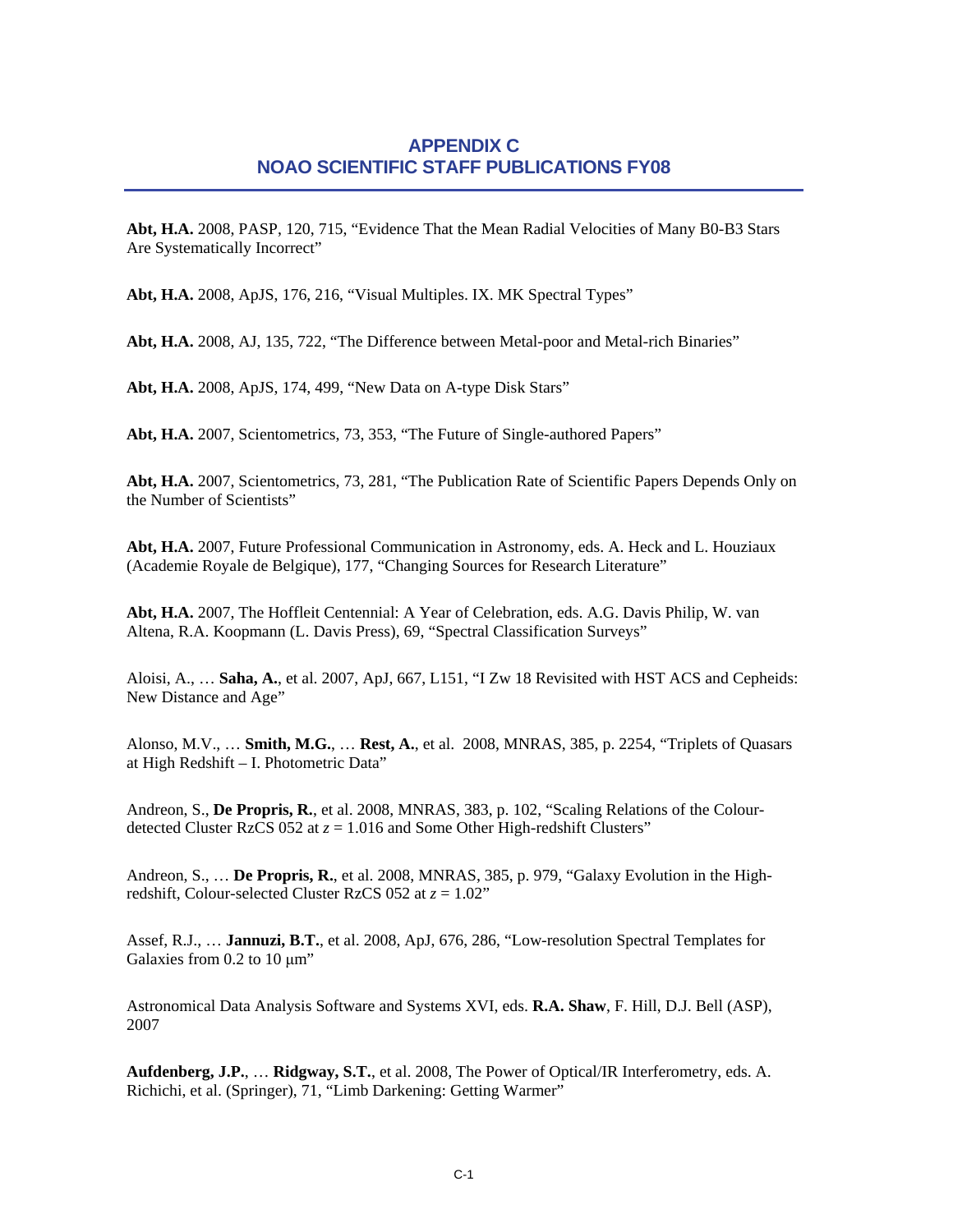Baines, E.K., … **Ridgway, S.T.**, et al. 2008, ApJ, 682, 577, "The Search for Stellar Companions to Exoplanet Host Stars Using the CHARA Array"

Baines, E.K., … **Ridgway, S.T.**, et al. 2008, ApJ, 680, 728, "CHARA Array Measurements of the Angular Diameters of Exoplanet Host Stars"

Barbosa, C.L., **Blum, R.D.**, et al. 2008, ApJ, 678, 55, "High Spatial Resolution Spectroscopy of W51 IRS 2E and IRS 2W: Two Very Massive Young Stars in Early Formation Stages"

Basu-Zych, A.R., … **Salim, S.,** et al. 2007, ApJS, 173, 457, "The Young and the Dustless: Interpreting Radio Observations of Ultraviolet-luminous Galaxies"

Becker, A.C., … **Matheson, T.**, … **Rest, A.**, … **Smith, R.C.**, et al. 2008, ApJ, 682, L53, "Exploring the Outer Solar System with the Essence Supernova Survey"

Benford, D.J., **Lauer, T.R.**, et al. 2008, SPIE Proc. 7021, eds. D. Dorn, A. Holland (SPIE), "Simulations of Sample-up-the-ramp for Space-based Observations of Faint Sources"

Benford, D.J., **Lauer, T.R.**, et al. 2008, SPIE Proc. 7010, eds. J. Oschmann, Jr., M. de Graauw, H. MacEwen (SPIE), "Precision Attitude Determination for an Infrared Space Telescope"

Berger, D.H., … **Ridgway, S.T.**, et al. 2008, ASP Conf. 384, ed. G. van Belle (ASP), 226, "The Radius-luminosity Relation from Near infrared Interferometry: New M Dwarf Sizes from the CHARA Array"

Berger, E., … **Sherry, W.H.**, et al. 2008, ApJ, 673, 1080, "Simultaneous Multiwavelength Observations of Magnetic Activity in Ultracool Dwarfs. I. The Complex Behavior of the M8.5 Dwarf TVLM 513-46546"

Berger, E., … **Sherry, W.H.**, et al. 2008, ApJ, 676, 1307, "Simultaneous Multiwavelength Observations of Magnetic Activity in Ultracool Dwarfs. II. Mixed Trends in VB 10 and LSR 1835+32 and the Possible Role of Rotation"

Bernard, J.-P., … **Blum, R.**, … **Mould, J.**, … **Olsen, K.**, et al. 2008, AJ, 136, 919, "Spitzer Survey of the Large Magellanic Cloud, Surveying the Agents of a Galaxy's Evolution (SAGE). IV. Dust Properties in the Interstellar Medium"

Blondin, S., … **Matheson, T.**, … **Rest, A.**, … **Smith, R.C.**, et al. 2008, ApJ, 682, p. 724, "Time Dilation in Type Ia Supernova Spectra at High Redshift"

**Blum, R.D.,** et al. 2008, AJ, 135, 1708, "The Ionizing Stars of the Galactic Ultra-compact H II Region G45.45+0.06"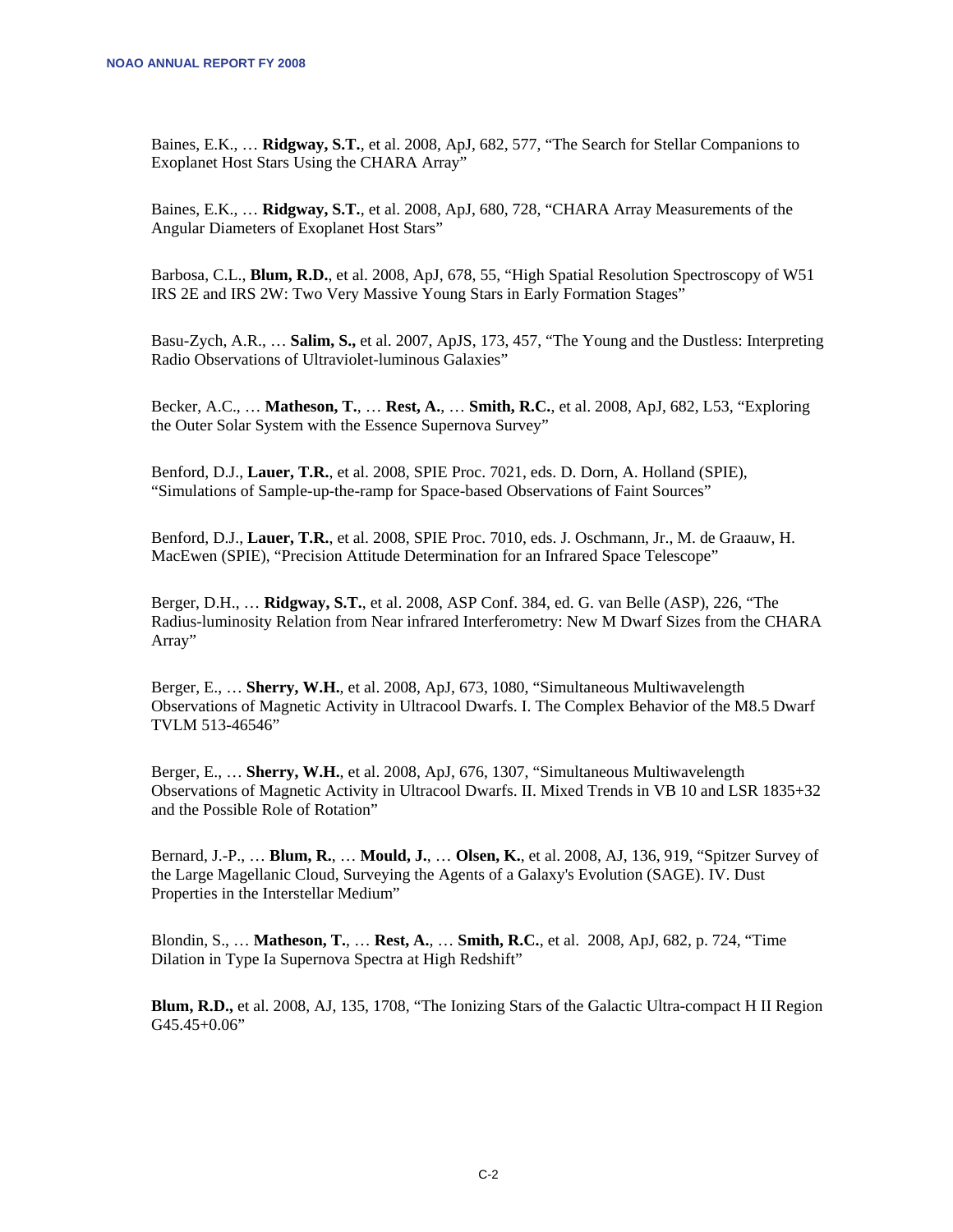Boyajian, T.S., … **Ridgway, S.T.**, et al. 2008, ApJ, 683, 424, "Angular Diameters of the G Subdwarf μ Cassiopeiae A and the K Dwarfs  $\sigma$  Draconis and HR 511 from Interferometric Measurements with the CHARA Array"

Boyer, C., … **Joyce, R.**, et al. 2008, SPIE Proc. 7015, eds. N. Hubin, C. Max, P. Wizinowich (SPIE), "Update on the TMT Laser Guide Star Facility Design"

Brand, K., … **Dey, A.**, … **Jannuzi, B.T.**, et al. 2008, ApJ, 680, 119, "Spitzer Mid-infrared Spectroscopy of Distant X-Ray Luminous Active Galactic Nuclei"

Brand, K., … **Dey, A.**, … **Jannuzi, B.T.**, et al. 2008, ApJ, 673, 119, "Spitzer Mid-infrared Spectroscopy of 70 μm-selected Distant Luminous Infrared Galaxies"

Brittain, S., … **Hinkle, K.H.**, et al. 2007, ApJ, 670, 29, "Post-outburst Observations of V1647 Orionis: Detection of a Brief Warm Molecular Outflow"

**Brodwin, M.,** et al. 2007, ApJ, 671, L93, "Galaxy Cluster Correlation Function to  $z \sim 1.5$  in the IRAC Shallow Cluster Survey"

Brown, M.J.I., … **Dey, A.**, **Jannuzi, B.T.**, … **Brodwin, M.**, et al. 2008, ApJ, 682, 937, "Red Galaxy Growth and the Halo Occupation Distribution"

Campbell, R.K., … **Howell, S.**, et al. 2008, ApJ, 678, 1304, "Cyclotron Modeling Phase-resolved Infrared Spectroscopy of Polars. II. EQ Ceti, AN Ursa Majoris, and VV Puppis"

Campbell, R.K., … **Howell, S.B.**, et al. 2008, ApJ, 672, 531, "Cyclotron Modeling Phase-resolved Infrared Spectroscopy of Polars. I. EF Eridani"

Carr, J.S., **Najita, J.R.** 2008, Science, 319, 1504, "Organic Molecules and Water in the Planet Formation Region of Young Circumstellar Disks"

Carter, D., … **Lotz, J.**, et al. 2008, ApJS, 176, 424, "The Hubble Space Telescope Advanced Camera for Surveys Coma Cluster Survey. I. Survey Objectives and Design"

Cassata, P., … **Dickinson, M.**, et al. 2008, A&A, 483, L39, "GMASS Ultradeep Spectroscopy of Galaxies at z ~2. III. The Emergence of the Color Bimodality at z ~2"

Chou M-Y., … **Cunha, K.**, **Smith, V.V.**,et al. 2007, ApJ., 670, p. 346, "A 2MASS All-Sky View of the Saggitarius Dwarf Galaxy. V. Variation of the Metallicity Distribution Function Along the Saggitarius Stream"

Cimatti, A., … **Dickinson, M.**, et al. 2008, A&A, 482, 21, "GMASS Ultradeep Spectroscopy of Galaxies at z ~ 2. II. Superdense Passive Galaxies: How Did They Form and Evolve?"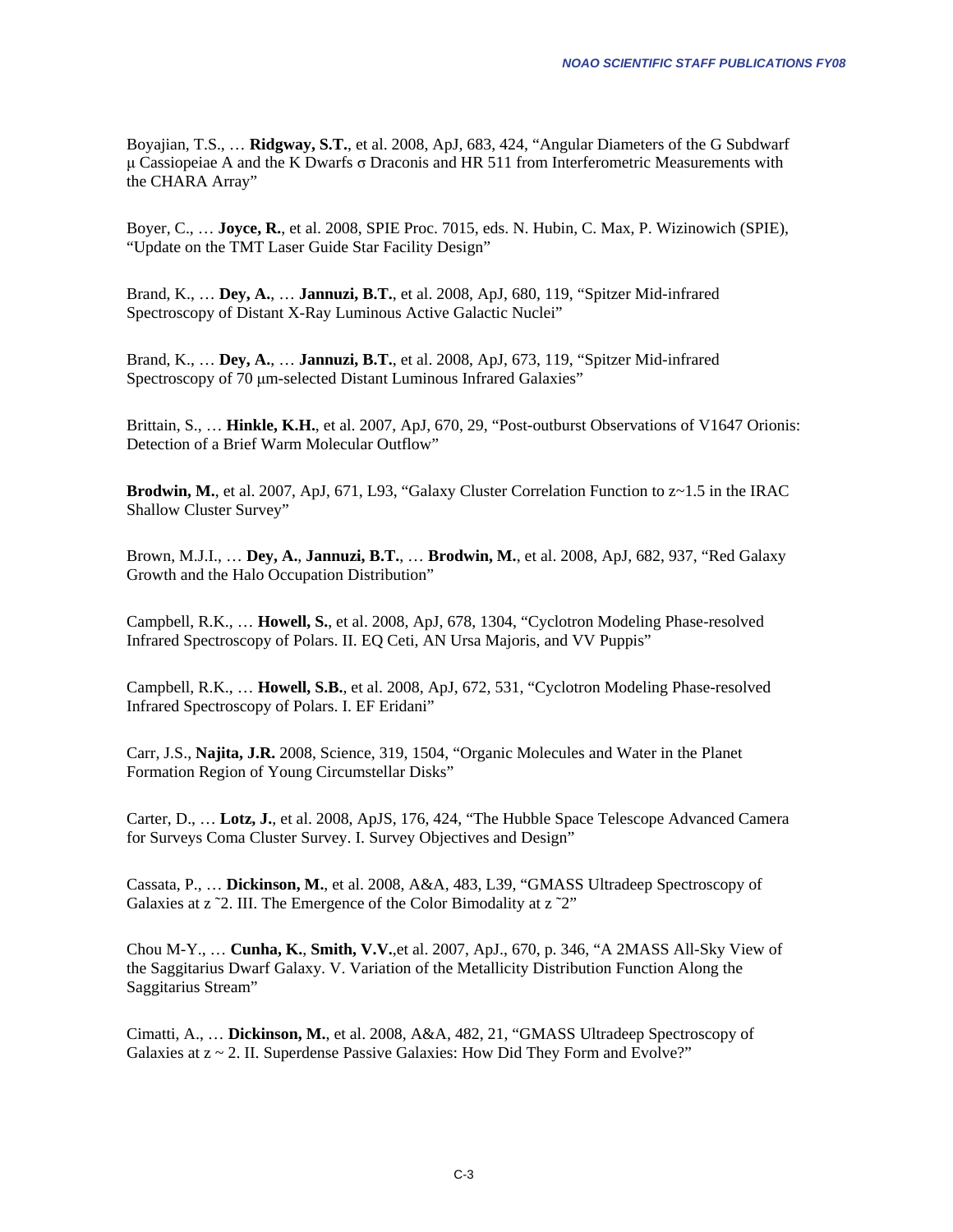Conselice, C.J., … **Lotz, J.**, et al. 2008, MNRAS, 383, 1366, "The Faint and Extremely Red K-bandselected Galaxy Population in the DEEP2/Palomar Fields"

Conselice, C.J., … **Lotz, J.**, et al. 2007, MNRAS, 381, 962, "The Properties and Evolution of a Kband Selected Sample of Massive Galaxies at  $z \sim 0.4$ -2 in the Palomar/DEEP2 Survey"

Crampton, D., … **Silva, D.,** et al. 2008, SPIE Proc. 7014, eds. I. McLean and M. Casali (SPIE), "Early Light TMT Instrumentation"

**Croft, S.K.**, **Pompea, S.M.** 2008, ASP Conf. 389, eds. **C. Garmany**, M.G. Gibbs, and J.W. Moody (ASP), 211, "Astronomy Village: Innovative Uses of Planetary Astronomy Images and Data"

**Croft, S.K.**, … **Pompea, S.M.**, et al. 2008, ASP Conf. 389, eds. **C. Garmany**, M.G. Gibbs, J.W. Moody (ASP), 249, "Wilderness of Rocks Asteroid Project"

Croft, S., … **Dey, A.**, … **Jannuzi, B.**, et al. 2008, AJ, 135, 1793, "Radio-loud High-redshift Protogalaxy Candidates in BOÖTES"

Cunha, K., … **Blum, R.D.**, et al. 2008, IAU Symp. 245, eds. M. Bureau, E. Athanassoula, B. Barbuy (Cambridge), 339, "Abundance Patterns in Stars in the Bulge and Galactic Center"

**Cunha, K.**, … **Smith, V.V.**, … **Blum, R.D.**, et al. 2007, ApJ, 669, p. 1011, "Chemical Abundances of Luminous Cool Stars in the Galactic Center from High-Resolution Infrared Spectroscopy"

**Cunha, K.**, **Smith, V.V.**, Gibson, B.K. 2008, ApJ, 679, L17, "Fluorine Abundances in the Milky Way Bulge"

da Ângela, J., … **De Propris, R.**, et al. 2008, MNRAS, 383, p. 565, "The 2dF-SDSS LRG and QSO Survey: QSO Clustering and the L-z Degeneracy"

Daddi, E., … **Dickinson, M.**, et al. 2008, ApJ, 673, L21, "Vigorous Star Formation with Low Efficiency in Massive Disk Galaxies at  $z = 1.5$ "

Daddi, E., … **Dickinson, M.**, et al. 2007, ApJ, 670, 173, "Multiwavelength Study of Massive Galaxies at z~2. II. Widespread Compton-thick Active Galactic Nuclei and the Concurrent Growth of Black Holes and Bulges"

Daddi, E., **Dickinson, M.**, et al. 2007, ApJ, 670, 156, "Multiwavelength Study of Massive Galaxies at z~2. I. Star Formation and Galaxy Growth"

Daflon, S., … **Wolff, S.**, et al. 2007, AJ, 134, 1570, "The Projected Rotational Velocity Distribution of a Sample of OB Stars From a Calibration Based on Synthetic He I Lines"

Daly, P.N., … **Valdes, F.G.**, … **Dickinson, M.**, et al. 2008, SPIE Proc. 7019, eds. A. Bridger and N. Radziwill (SPIE), "The NEWFIRM Observing Software: From Design to Implementation"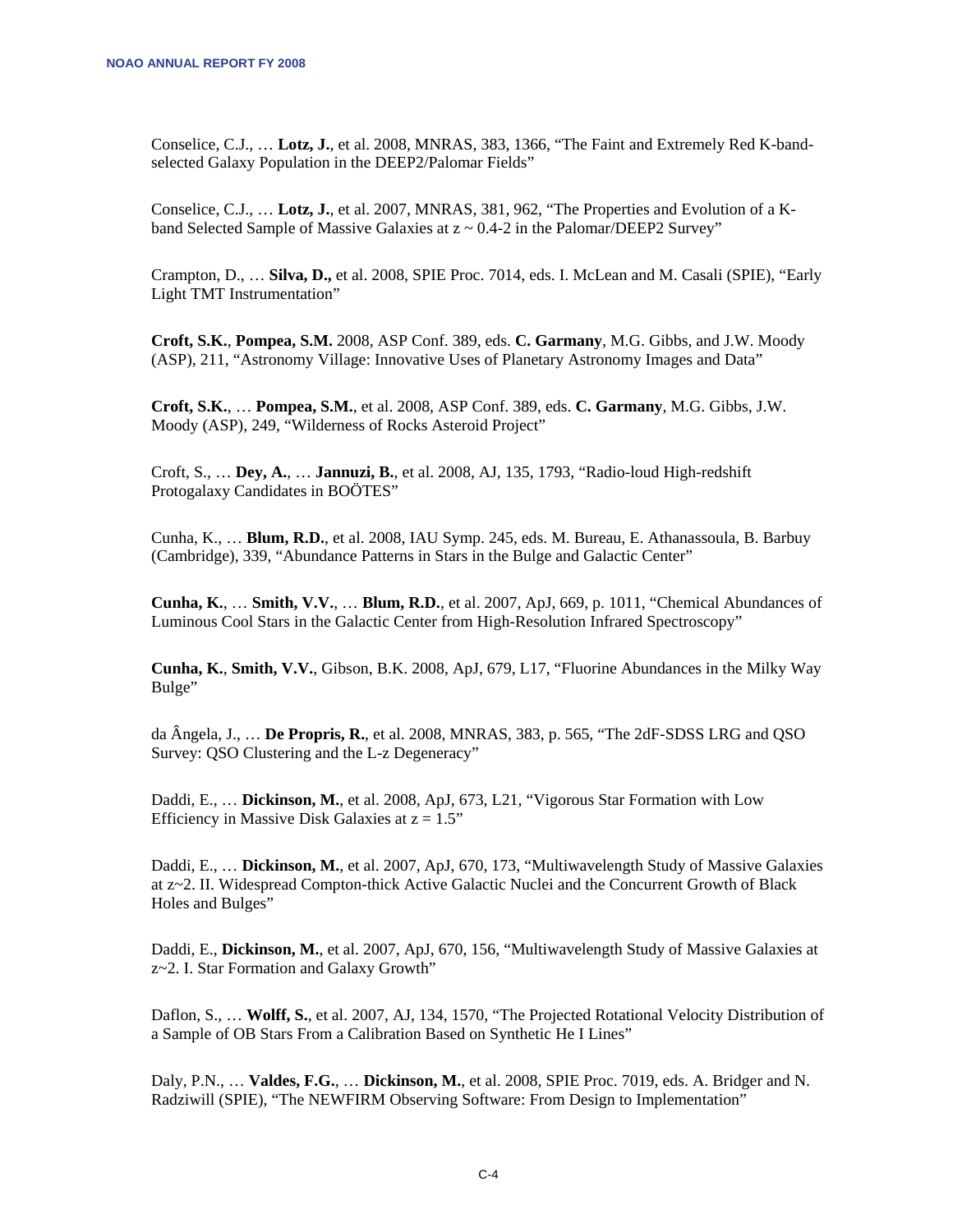Dawson, S., … **Dey, A.**, … **Jannuzi, B.T.**, et al. 2007, ApJ, 671, 1227, "A Luminosity Function of Lyα-emitting Galaxies at  $z \sim 4.5$ "

Decin, L., … **Hinkle, K.H.**, et al. 2008, A&A, 484, 401, "Probing the Mass-loss History of the Unusual Mira Variable R Hydrae through Its Infrared CO Wind"

Desai, V., … **Dey, A., Jannuzi, B.T.**, … **Brand, K.**, … **Brodwin, M.**, et al. 2008, ApJ, 679, 1204, "Redshift Distribution of Extragalactic 24 μm Sources"

Dewitt, C., … **Blum, R.**, et al. 2008, A Population Explosion: The Nature & Evolution of X-ray Binaries in Diverse Environments, eds. R.M. Bandyopadhyay, et al. (AIP), 165, "Candidate Selection for the FLAMINGOS-2 Galactic Center Survey"

**Dey, A.**, … **Jannuzi, B.T.**, … **Brodwin, M.**, et al. 2008, ApJ, 677, 943, "A Significant Population of Very Luminous Dust-obscured Galaxies at Redshift  $z \sim 2$ "

**De Young, D.S.**, et al. 2008, ASP Conf. 386, eds. T.A. Rector and **D.S. De Young** (ASP), 343, "Does AGN 'Feedback' in Galaxy Clusters Really Work?"

di Folco, E., … **Ridgway, S.T.**, et al. 2007, A&A, 475, 243, "A Near-infrared Interferometric Survey of Debris Disk Stars. I. Probing the Hot Dust Content around  $\epsilon$  Eridani and  $\tau$  Ceti with CHARA/FLUOR"

**Doppmann, G.W.**, **Najita, J.**, et al. 2008, ApJ, 685, 298, "Stellar and Circumstellar Properties of the Pre-main-sequence Binary GV Tau from Infrared Spectroscopy"

Eggleton, P.P., **Tokovinin, A.A.** 2008, MNRAS, 389, p. 869, "A Catalogue of Multiplicity Among Bright Stellar Systems"

Eisenhardt, P.R.M., **Brodwin, M.**, … **Dey, A.**, … **Jannuzi, B.T.**, et al. 2008, ApJ, 684, 905, "Clusters of Galaxies in the First Half of the Universe from the IRAC Shallow Survey"

Ellerbroek, B., … **Joyce, R.**, et al. 2008, SPIE Proc. 7015, eds. N. Hubin, C. Max, P. Wizinowich (SPIE), "Progress toward Developing the TMT Adaptive Optical Systems and Their Components"

**Els, S.G.**, … **Tokovinin, A.**, … **Gregory, B.**, et al. 2008, App. Opt., 47, p. 2610, "Study on the Precision of the Multiaperture Scintillation Sensor Turbulence Profiler (MASS) Employed in the Site Testing Campaign for the Thirty Meter Telescope"

EPO and a Changing World: Creating Linkages and Expanding Partnerships, eds. **C. Garmany**, M.G. Gibbs, J.W. Moody (ASP), 2008

Evstigneeva, E.A., … **De Propris, R.**, et al. 2008, AJ, 136, p. 461, "Structural Properties of Ultra-Compact Dwarf Galaxies in the Fornax and Virgo Clusters"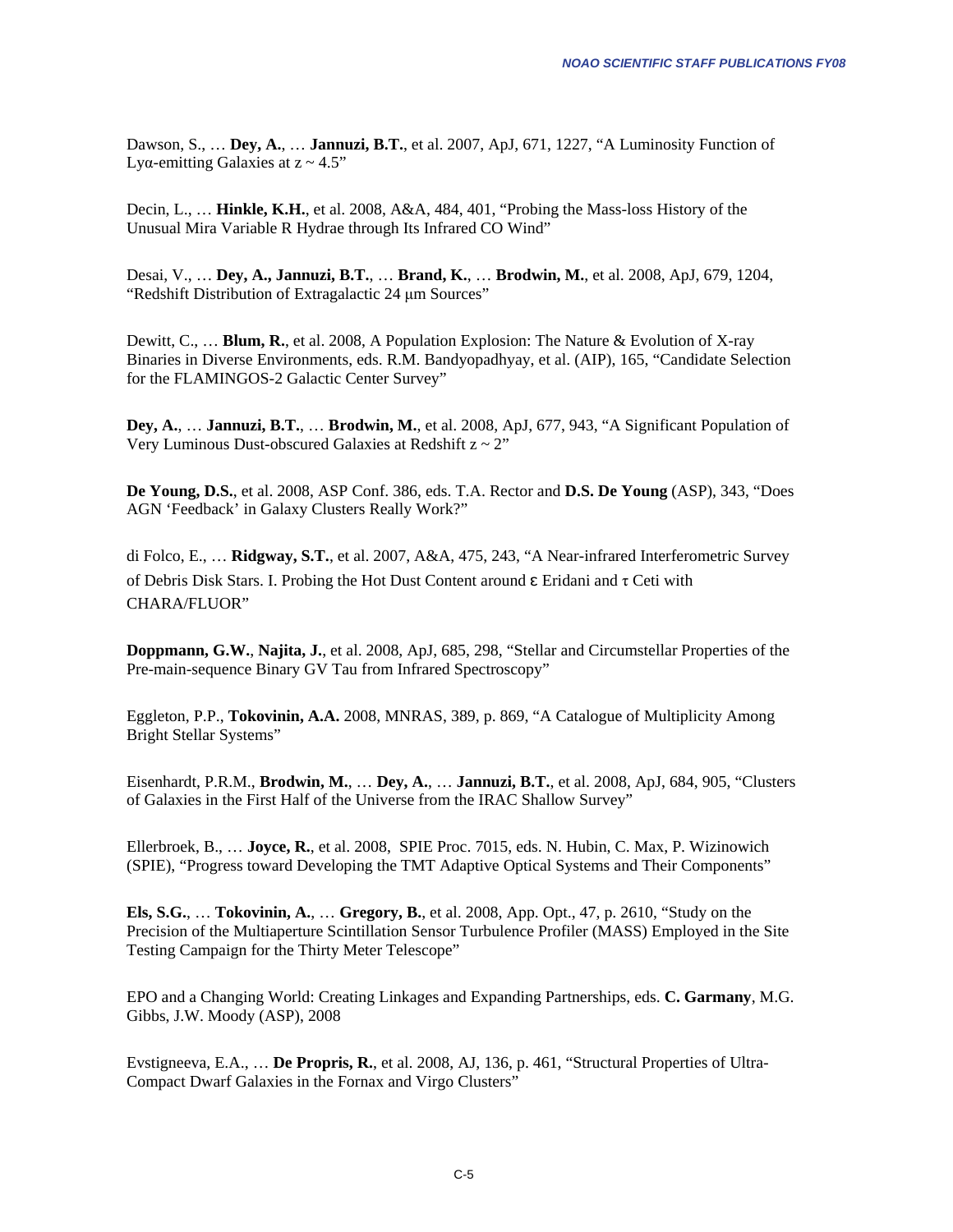Extragalactic Jets: Theory and Observations from Radio to Gamma Ray, eds. T.A. Rector and **D.S. De Young** (ASP), 2008

Feast, M.W., … **Kinman, T.D.**, et al. 2008, MNRAS, 386, 2115, "The Luminosities and Distance Scales of Type II Cepheid and RR Lyrae Variables"

Fekel, F.C., **Hinkle, K.H.**, **Joyce, R.R.**, et al. 2008, AJ, 136, 146, "Infrared Spectroscopy of Symbiotic Stars. VI. Combined Orbits for Two S-type Systems: V455 Scorpii and SS 73-90"

Fienberg, R.T., **Pompea, S.M.** 2008, Communicating Astronomy with the Public 2007, eds. L. Christensen, M. Zoulias, I. Robson (Eugenides Foundation), "Progress Toward a Low-cost 'Galileoscope' for the IYA2009"

Figuerêdo, E., **Blum, R.D.**, et al. 2008, AJ, 136, 221, "The Stellar Content of Obscured Galactic Giant H II Regions. VI. W51A"

Finn, R.A., … **Miller, C.J.**, et al. 2008, ApJ, 679, p. 279, "Mass and Redshift Dependence of Star Formation in Relaxed Galaxy Clusters"

Fiorentino, G., … **Saha, A.**, et al. 2008, Memorie della Societa Astronomica Italiana, 79, 461, "Very Metal Poor Classical Cepheids: The Distance of IZw18"

Fitzpatrick, M., **Valdes, F.**, et al. 2007, ASP Conf. 376, eds. **R.A. Shaw**, F. Hill, D.J. Bell (ASP), 688, "IRAF Users and Developers"

Foley, R.J., … **Matheson, T.**, … **Rest, A.**, … **Smith, R.C.**, et al. 2008, ApJ, 684, p. 68, "Constraining Cosmic Evolution of Type Ia Supernovae"

Frayer, D.T., … **Pope, A.**, … **Dickinson, M.**, et al. 2008, ApJ, 680, 21, "Molecular Gas in the z = 1.2 Ultraluminous Merger GOODS J123634.53+621241.3"

**Garmany, C.D.**, et al. 2008, ASP Conf. 389, eds. **C. Garmany**, M.G. Gibbs, J.W. Moody (ASP), 167, "Teaching Astronomy 101 at a Native American Community College"

Gebhardt, K., **Lauer, T.R.**, … **Green, R.**, et al. 2007, ApJ, 671, 1321, "The Black Hole Mass and Extreme Orbital Structure in NGC 1399"

Georgakakis, A., … **Lotz, J.M.**, et al. 2008, MNRAS, 385, 2049, "The Role of AGN in the Colour Transformation of Galaxies at Redshifts  $z \sim 1$ "

Ghez, A.M., **Salim, S.**, et al. 2008, IAU Symp. 248, eds. W. Jin, I. Platais, M. Perryman (Cambridge), 52, "Probing the Properties of the Milky Way's Central Supermassive Black Hole with Stellar Orbits"

Gies, D.R., … **Howell, S.B.**, et al. 2008, ApJ, 678, 1237, "Stellar Wind Variations During the X-Ray High and Low States of Cygnus X-1"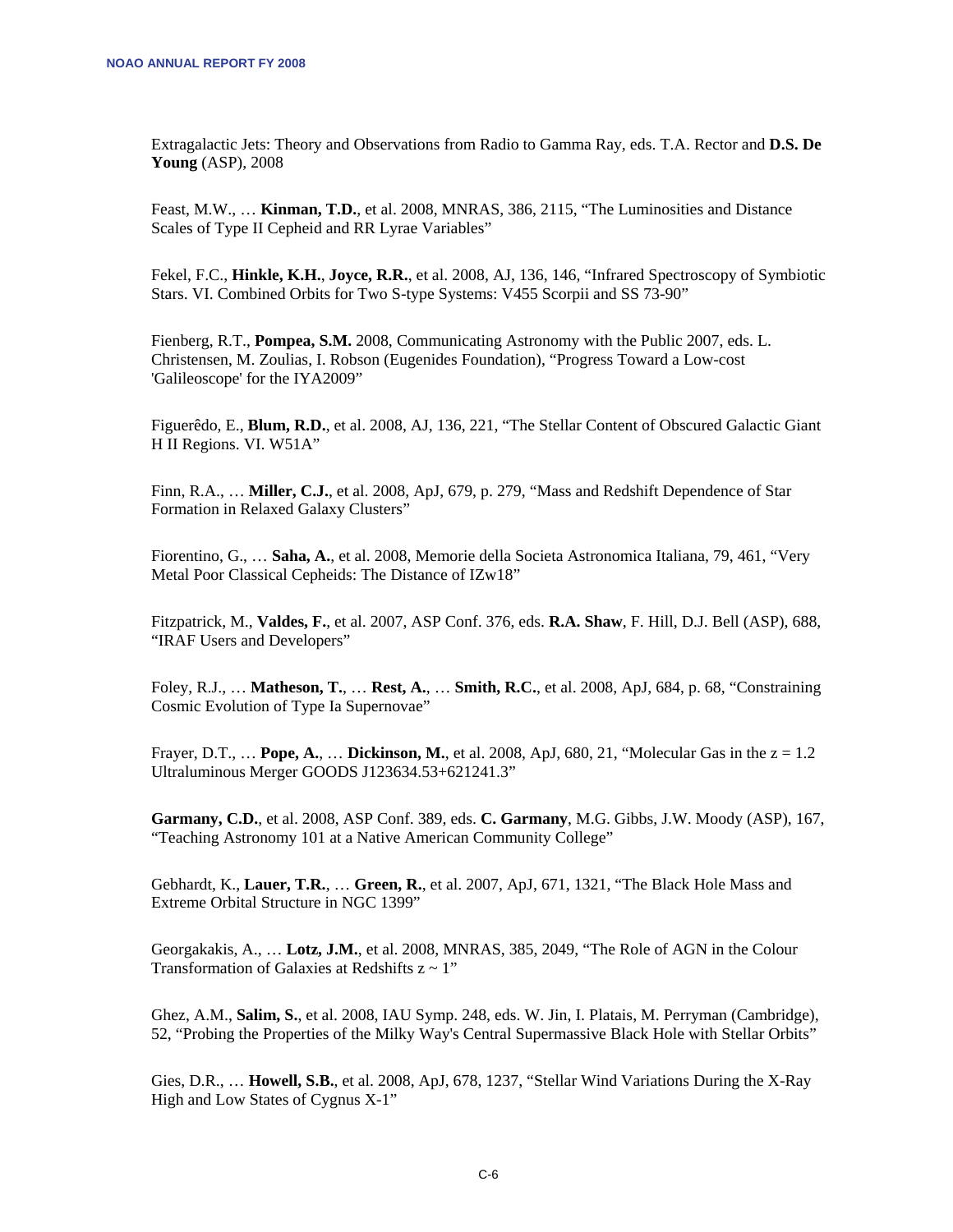Gilli, R., … **Dickinson, M.**, et al. 2007, A&A, 475, 83, "The Spatial Clustering of Mid-IR Selected Star Forming Galaxies at  $z \sim 1$  in the GOODS Fields"

Girardi, L., ... **Olsen, K.A.G.**, et al. 2008, PASP, 120, 583, "Revised Bolometric Corrections and Interstellar Extinction Coefficients for the ACS and WFPC2 Photometric Systems"

Gorjian, V., … **Brand, K.**, … **Dey, A.**, … **Jannuzi, B.T.**, et al. 2008, ApJ, 679, 1040, "The Midinfrared Properties of X-Ray Sources"

Greco, C., … **Rest, A.**, et al. 2007, ApJ, 670, p. 332, "Variable Stars in the Fornax dSph Galaxi. I. The Globular Cluster Fornax 4"

Halliday, C., … **Dickinson, M.**, et al. 2008, A&A, 479, 417, "GMASS Ultradeep Spectroscopy of Galaxies at  $z \sim 2$ . I. The Stellar Metallicity"

Heng, K., … **Matheson, T.**, et al. 2008, ApJ, 681, 1116, "A Direct Measurement of the Dust Extinction Curve in an Intermediate-redshift Galaxy"

Herczeg, G.J., **Najita, J.R.**, et al. 2007, ApJ, 670, 509, "High-resolution Spectroscopy of [Ne II] Emission from TW Hydrae"

Hergenrother, C.W., **Mueller, B.E.A.**, … **Samarasinha, N.H.**, et al. 2007, Icarus, 191, 45, "R- and Jband Photometry of Comets 2P/Encke and 9P/Tempel 1"

Hickox, R.C., … **Brodwin, M.**, … **Jannuzi, B.T.**, **Dey, A.**, **Brand, K**., et al. 2007, ApJ, 671, 1365, "A Large Population of Mid-infrared-selected, Obscured Active Galaxies in the Boötes Field"

**Hinkle, K.H.**, … **Joyce, R.R.**, **Ridgway, S.T.**, et al. 2008, A&A, 479, 817, "Imaging Ejecta from the Final Flash Star V605 Aquilae"

**Hinkle, K.H.**, **Joyce, R.**, et al. 2008, SPIE Proc. 7014, eds. I. McLean and M. Casali (SPIE), "Design Options for High-performance High-resolution Near-infrared Spectrographs"

Hoard, D.W., … **Howell, S.B.**, et al. 2008, A Population Explosion: The Nature & Evolution of X-ray Binaries in Diverse Environments, eds. R.M. Bandyopadhyay, et al. (AIP), 195, "What's Cool About Hot Stars? Infrared Observations of Cataclysmic Variables with the Spitzer Space Telescope"

Hoard, D.W., **Howell, S.B.**, et al. 2007, ApJ, 671, 734, "The Mid-Infrared Spectrum of the Short Orbital Period Polar EF Eridani from the Spitzer Space Telescope"

Hora, J.L., … **Blum, R.D.**, et al. 2008, AJ, 135, 726, "Spitzer Sage Observations of Large Magellanic Cloud Planetary Nebulae"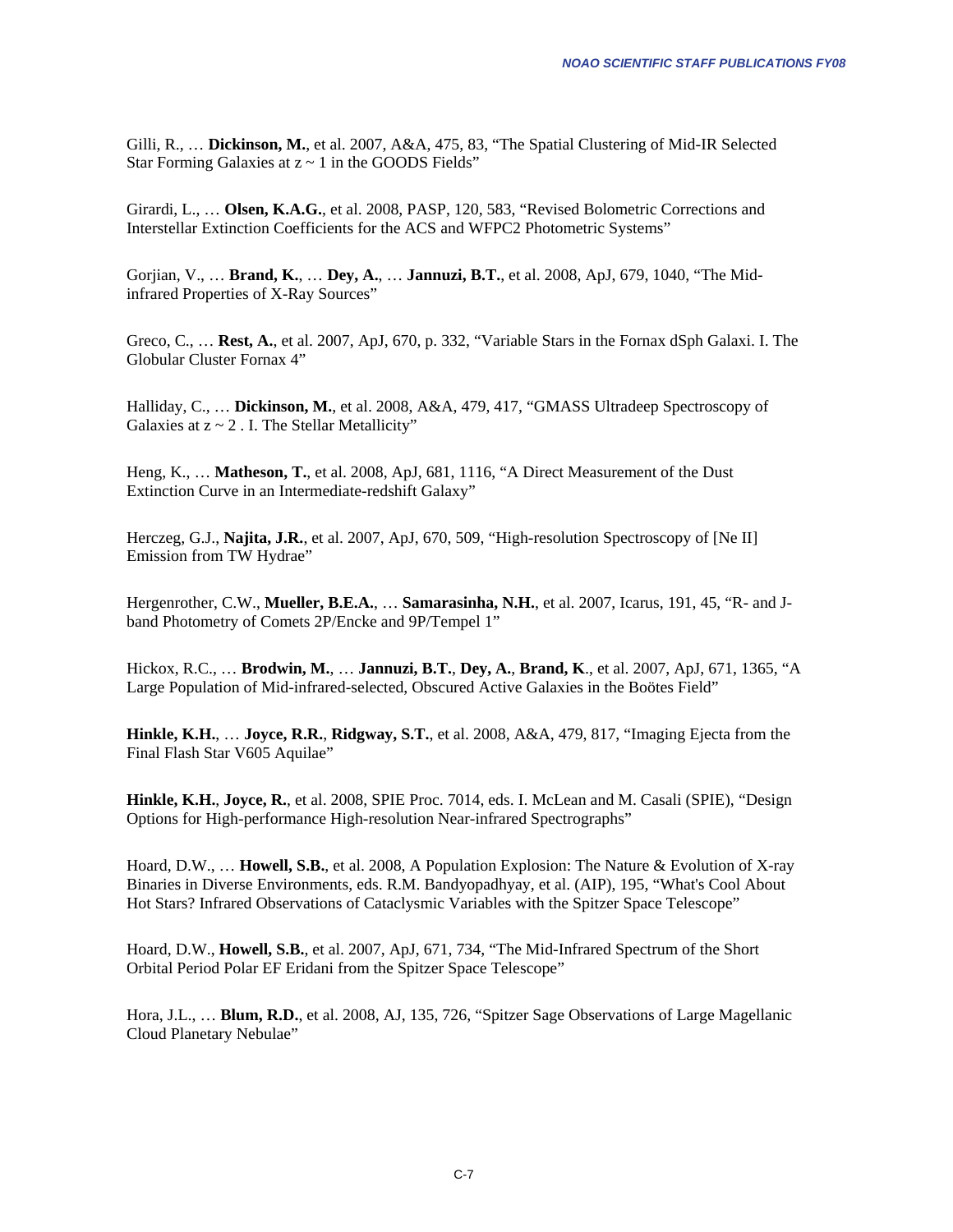Hornschemeier, A.E., … **Salim, S.**, et al. 2008, A Population Explosion: The Nature & Evolution of X-Ray Binaries in Diverse Environments, eds. R.M. Bandyopadhyay, et al. (AIP), 291, "X-Ray Emission from Ultraviolet Luminous Galaxies"

**Howell, S.B.**, et al. 2008, ApJ, 685, 418, "'Dark Matter' in Accretion Disks"

Hurst, A., **Garmany, K.**, et al. 2008, ASP Conf. 389, eds. **C. Garmany**, M.G. Gibbs, J.W. Moody (ASP), 23, "Providing Professional Development from a Distance: The Opportunities and Challenges of Reaching Educators through Online Astronomy Courses"

Ivezic, Z., … **Claver, C.F.**, … **Saha, A.**, et al. 2008, Serbian Astronomical Journal, 176, 1, "Large Synoptic Survey Telescope: From Science Drivers To Reference Design"

**Kafka, S.**, Anderson, R., et al. 2008, AJ, 135, p. 1649, "QU Carinae: A SNeIa Progenitor?"

Kassin, S.A., … **Lotz, J.M.**, et al. 2007, ASP Conf. 380, eds. J. Afonso, et al. (ASP), 477, "The Stellar Mass Tully-Fisher Relation to  $z=1.2$ "

Keller, L.D., … **Najita, J.**, et al. 2008, ApJ, 684, 411, "PAH Emission from Herbig Ae/Be Stars"

Kepley, A.A., … **Kinman, T.D.**, et al. 2007, AJ, 134, 1579, "Halo Star Streams in the Solar Neighborhood"

Kervella, P., … **Ridgway, S.T.**, et al. 2008, A&A, 488, 667, "The Radii of the Nearby K5V and K7V Stars 61 Cygni A & B. CHARA/FLUOR Interferometry and CESAM2k Modeling"

**Kinman, T.D.**, … **Saha, A.**, et al. 2007, IBVS, 5805, 1, "A Study of the Bright RR Lyrae Star CN Cam"

Knight, M.M., … **Samarasinha, N.H.**, et al. 2007, Icarus, 191, 403, "Ground-based Visible and Near-IR Observations of Comet 9P/Tempel 1 During the Deep Impact Encounter"

Knudsen, K.K., … **Rudnick, G.**, et al. 2008, ASP Conf. 379, eds. N. Metcalfe and T. Shanks (ASP), 306, "Obscured Star Formation in Distant Red Galaxies -- 850μm Detection"

Kornilov, V., **Tokovinin, A.**, et al. 2007, MNRAS, 382, p. 1268, "Combined MASS-DIMM Instruments for Atmospheric Turbulence Studies"

Kriek, M., … **Rudnick, G.**, et al. 2008, ApJ, 677, 219, "A Near-infrared Spectroscopic Survey of Kselected Galaxies at  $z \sim 2.3$ : Redshifts and Implications for Broadband Photometric Studies"

Kriek, M.,  $\ldots$  **Rudnick, G.**, et al. 2007, ApJ, 669, 776, "The Origin of Line Emission in Massive  $z \sim$ 2.3 Galaxies: Evidence for Cosmic Downsizing of AGN Host Galaxies"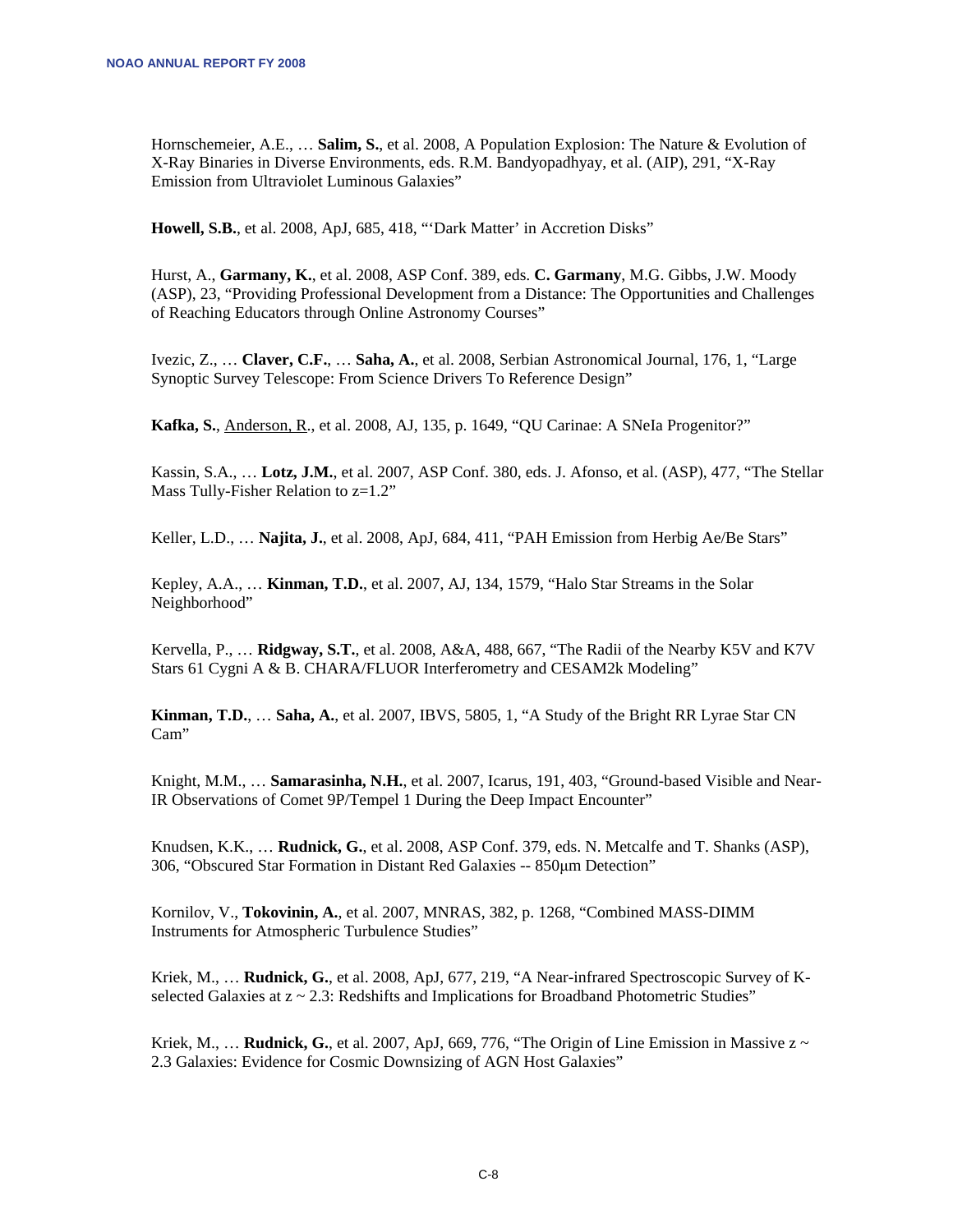Kurk, J.D., … **Daddi, E.**, **Dickinson, M.**, et al. 2008, ASP Conf. 381, eds. R.-R. Chary, H.I. Teplitz, K. Sheth (ASP), 303, "GMASS, Unveiling Distant Massive Galaxies with Spitzer"

Lacy, M., **…Ridgway, S.E.**, et al. 2007, ApJ, 669, L61, "Large Amounts of Optically Obscured Star Formation in the Host Galaxies of Some Type 2 Quasars"

Lah, P., **…De Propris, R.**, et al. 2007, IAU Symp. 244, p. 366, "Neutral Hydrogen Gas in Star Forming Galaxies at z=0.24"

Laidler, V.G., … **Dickinson, M.**, et al. 2007, PASP, 119, 1325, "TFIT: A Photometry Package Using Prior Information for Mixed-resolution Data Sets"

Lanz, T., **Cunha, K.**, et al. 2008, ApJ, 678, p. 1342, "Argon Abundances in the Solar Neighborhood: Non-LTE Analysis of Orion Association B-Type Stars"

**Lauer, T.R.**, et al. 2007, ApJ, 670, 249, "Selection Bias in Observing the Cosmological Evolution of the  $M$ - $\sigma$  and  $M$ -L Relationships"

Lebzelter, T., … **Hinkle, K.H.**, et al. 2008, A&A, 486, 511, "AGB Stars of the Intermediate-age LMC Cluster NGC 1846. II. Dredge Up Along the AGB"

Lebzelter, T., **Hinkle, K.H.**, et al. 2008, IXth Torino Workshop on Evolution and Nucleosynthesis in AGB Stars and the IInd Perugia Workshop on Nuclear Astrophysics, eds. R. Guandalini, S. Palmerini, M. Busso (AIP), 56, "Observing Third Dredge Up in NGC 1846"

Lebzelter, T., **Hinkle, K.**, et al. 2007, ASP Conf. 378, eds. F. Kerschbaum, C. Charbonnel, R. F. Wing (ASP), 105, "AGB Stars in Globular Clusters"

Lederer, M.T., … **Hinkle, K.**, et al. 2007, Unsolved Problems in Stellar Physics, eds. R.J. Stancliffe, et al. (AIP), 43, "Third Dredge-up in Globular Cluster AGB Stars: Observation Versus Theory"

Lin, L., … **Lotz, J.**, et al. 2008, ApJ, 681, 232, "The Redshift Evolution of Wet, Dry, and Mixed Galaxy Mergers from Close Galaxy Pairs in the DEEP2 Galaxy Redshift Survey"

Lisse, C.M., **Chen, C.H.**, et al. 2008, ApJ, 673, 1106, "Circumstellar Dust Created by Terrestrial Planet Formation in HD 113766"

**Lotz, J.M.**, et al. 2008, ApJ, 672, 177, "The Evolution of Galaxy Mergers and Morphology at  $z < 1.2$ " in the Extended Groth Strip"

**Lotz, J.M.** 2007, ASP Conf. 380, eds. J. Afonso, et al. (ASP), 467, "The Evolution of the Galaxy Merger Rate at  $z < 1$ "

Lyubenova, M., Kuntschner, H., **Silva, D.R.**, et al. 2008, A&A, 485, 425, "Central K-band Kinematics and Line Strength Maps of NGC 1399"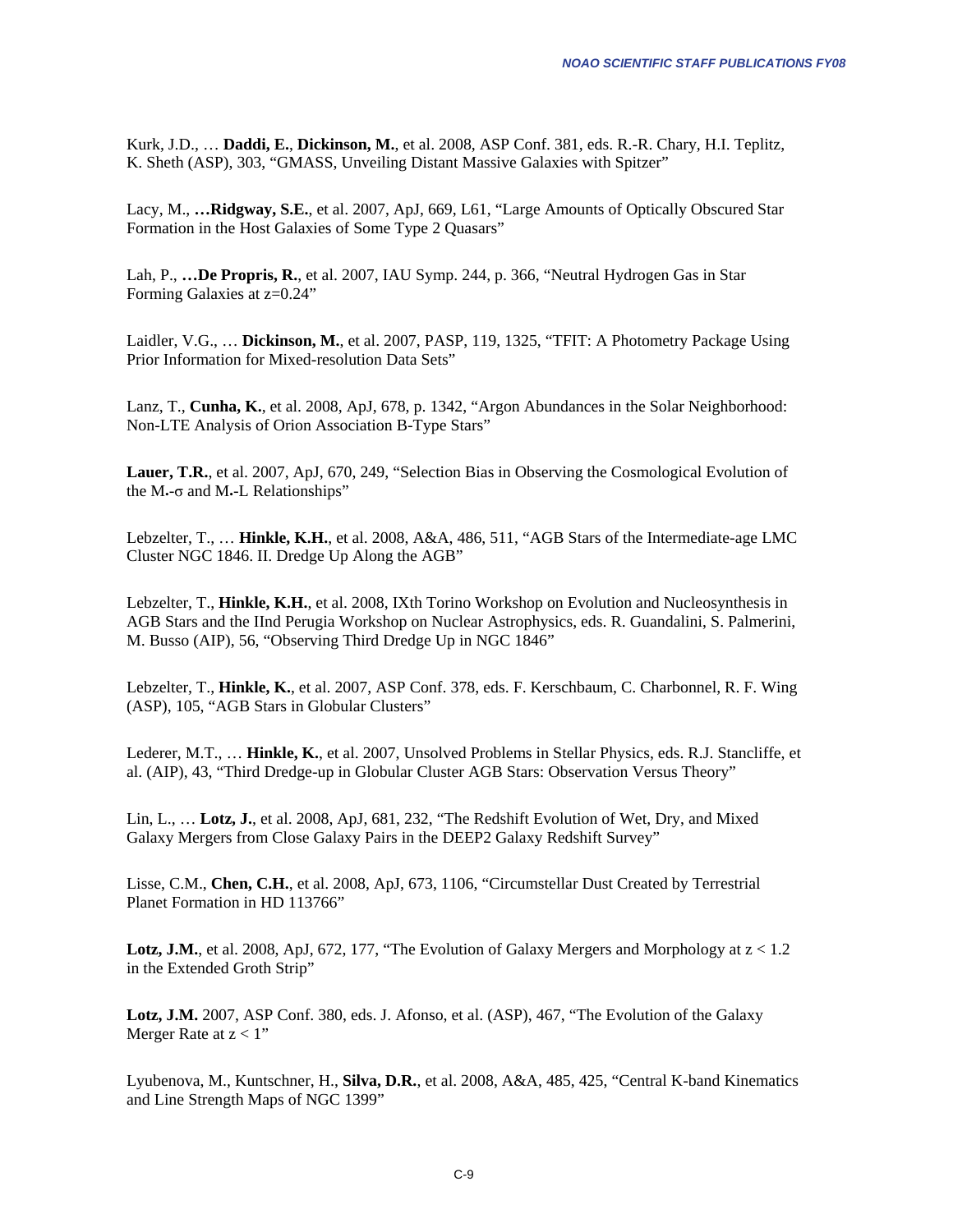**MacDonald, E.C.**, **Dickinson, M.E.**, et al. 2008, ASP Conf. 381, eds. R.-R. Chary, H.I. Teplitz, K. Sheth (ASP), 327, "Mid- to Far-infrared Correlations at z ~ 1 in GOODS"

Maeda, K., … **Matheson, T.**, et al. 2008, Science, 319, 1220, "Asphericity in Supernova Explosions from Late-time Spectroscopy"

Magnelli, B., … **Pope, A.**, … **Dickinson, M.**, et al. 2008, ApJ, 681, 258, "IRAC Excess in Distant Star-forming Galaxies: Tentative Evidence for the 3.3 μm Polycyclic Aromatic Hydrocarbon Feature?"

Mainieri, V., … **Dickinson, M.**, et al. 2007, ASP Conf. 380, eds. J. Afonso, et al. (ASP), 151, "Multiwavelength Study of Obscured AGN in the Chandra Deep Field South"

Massey, P., … **Olsen, K.A.G.**, et al. 2008, IAU Symp. 250, eds. F. Bresolin, P. Crowther, J. Puls (Cambridge), 97, "The Physical Properties of Red Supergiants: Comparing Theory and Observations"

Massey, P., … **Olsen, K.A.G.**, **Silva, D.R.**, et al. 2008, RevMexAA (Serie de Conferencias), 33, 29, "The Physical Properties of Red Supergiants"

Massey, P., … **Olsen, K.A.G.**, … **Smith, R.C.**, et al. 2007, AJ, 134, p. 2474, "A Survey of Local Group Galaxies Currently Forming Stars. III. A Search for Luminous Blue Variables and Other Hα Emission-Line Stars"

**Matheson, T.**, et al. 2008, AJ, 135, 1598, "Optical Spectroscopy of Type Ia Supernovae"

Méerand, A., … **Ridgway, S.T.**, et al. 2008, The Power of Optical/IR Interferometry, eds. A. Richichi, et al. (Springer), 99, "Cepheids Observations Using CHARA/FLUOR: αUMi and δCep"

Meijerink, R., … **Najita, J.R.**, et al. 2008, ApJ, 676, 518, "Atomic Diagnostics of X-Ray-irradiated Protoplanetary Disks"

Melbourne, J., … **Dey, A.**, … **Jannuzi, B.T.**, et al. 2008, AJ, 136, 1110, "Morphologies of Highredshift Dust-obscured Galaxies from Keck Laser Guide Star Adaptive Optics"

Meléndez, J., … **Cunha, K.**, … **Smith, V.V.**, et al. 2008, A&A, 484, L21, "Chemical Similarities Between Galactic Bulge and Local Thick Disk Red Giant Stars"

Merloni, A., **Rudnick, G.**, et al. 2008, Relativistic Astrophysics and Cosmology - Einstein's Legacy, eds. B. Aschenbach, et al. (Springer), 158, "The Parallel Lives of Supermassive Black Holes and their Host Galaxies"

Meyer, M.R., … **Najita, J.**, et al. 2008, ApJ, 673, L181, "Evolution of Mid-infrared Excess around Sun-like Stars: Constraints on Models of Terrestrial Planet Formation"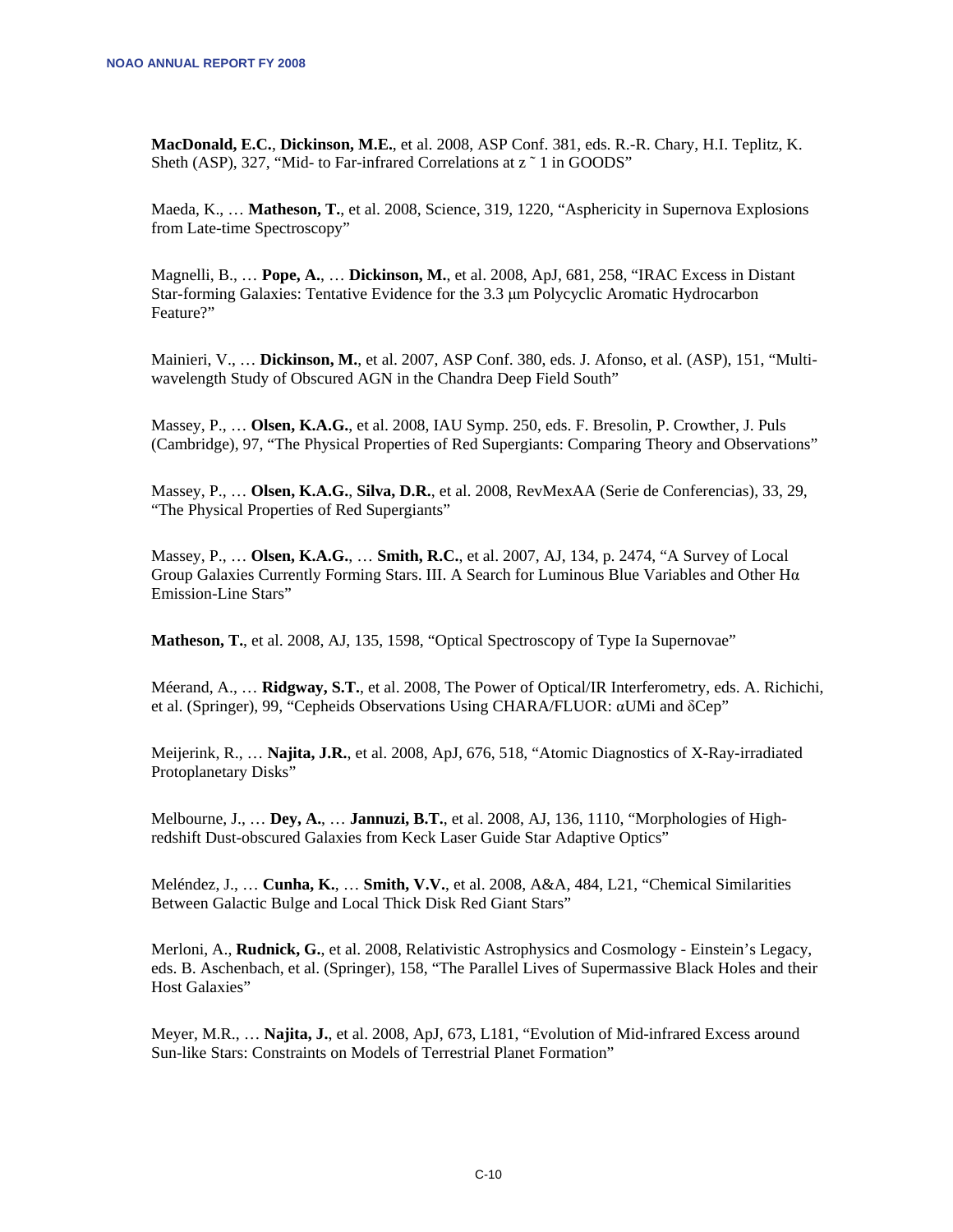Miceli, A., **Rest, A.**, et al. 2008, ApJ, 678, p. 865, "Evidence for Distinct Components of the Galactic Stellar Halo from 838 RR Lyrae Stars Discovered in the Loneos-I Survey"

**Mighell, K.J.** 2008, SPIE Proc. 7019, eds. A. Bridger and N. Radziwill (SPIE), "CRBLASTER: A Fast Parallel-processing Program for Cosmic Ray Rejection"

**Mighell, K.J.**, et al. 2008, SPIE Proc. 7010, eds. J. Oschmann, Jr., M. de Graauw, H. MacEwen (SPIE), "Improving the Photometric Precision of IRAC Channel 1"

**Mighell, K.J.** 2007, ASP Conf. 376, eds. **R.A. Shaw**, F. Hill, D.J. Bell (ASP), 405, "The Lost Flux Method: A New Algorithm for Improving the Precision of Space-based Near-infrared Stellar Photometry with Lossy Detectors"

Miller, B.W., **Lotz, J.**, et al. 2008, IAU Symp. 246, eds. E. Vesperini, M. Giersz, A. Sills (Cambridge), 429, "GMOS Spectroscopy of Globular Clusters in Dwarf Elliptical Galaxies"

Miller, B.W., **Lotz, J.M.** 2007, ApJ, 670, 1074, "The Globular Cluster Luminosity Function and Specific Frequency in Dwarf Elliptical Galaxies"

Milvang-Jensen, B., … **Rudnick, G.**, et al. 2008, A&A, 482, 419, "Spectroscopy of Clusters in the ESO Distant Cluster Survey (EDisCS). II. Redshifts, Velocity Dispersions, and Substructure for Clusters in the Last 15 Fields"

Monkiewicz, J.A., **Dickinson, M.E.**, et al. 2008, ASP Conf. 381, eds. R.-R. Chary, H.I. Teplitz, K. Sheth (ASP), 332, "The Local 8-micron/Far-infrared Relation from SWIRE/SDSS Star-forming Galaxies"

Moro-Martin, A., … **Najita, J.**, et al. 2007, ApJ, 668, 1165, "The Dust, Planetesimals, and Planets of HD 38529"

Morrison, G., **Dickinson, M.**, et al. 2008, ASP Conf. 381, eds. R.-R. Chary, H.I. Teplitz, K. Sheth (ASP), 376, "The GOODS-North Radio Galaxies: On the Origin of the Radio Emission"

NOAO Data Handbook, ed. **R.A. Shaw** (NOAO), 2007

Observatory Operations: Strategies, Processes, and Systems II (SPIE Proc. 7016), eds. R.J. Brissenden and **D.R. Silva** (SPIE), 2008

Orosz, J.A., … **Macri, L.**, et al. 2007, Nature, 449, 872, "A 15.65-solar-mass Black Hole in an Eclipsing Binary in the Nearby Spiral Galaxy M 33"

Papovich, C., **Rudnick, G.**, et al. 2007, ApJ, 668, 45, "Spitzer Mid- to Far-infrared Flux Densities of Distant Galaxies"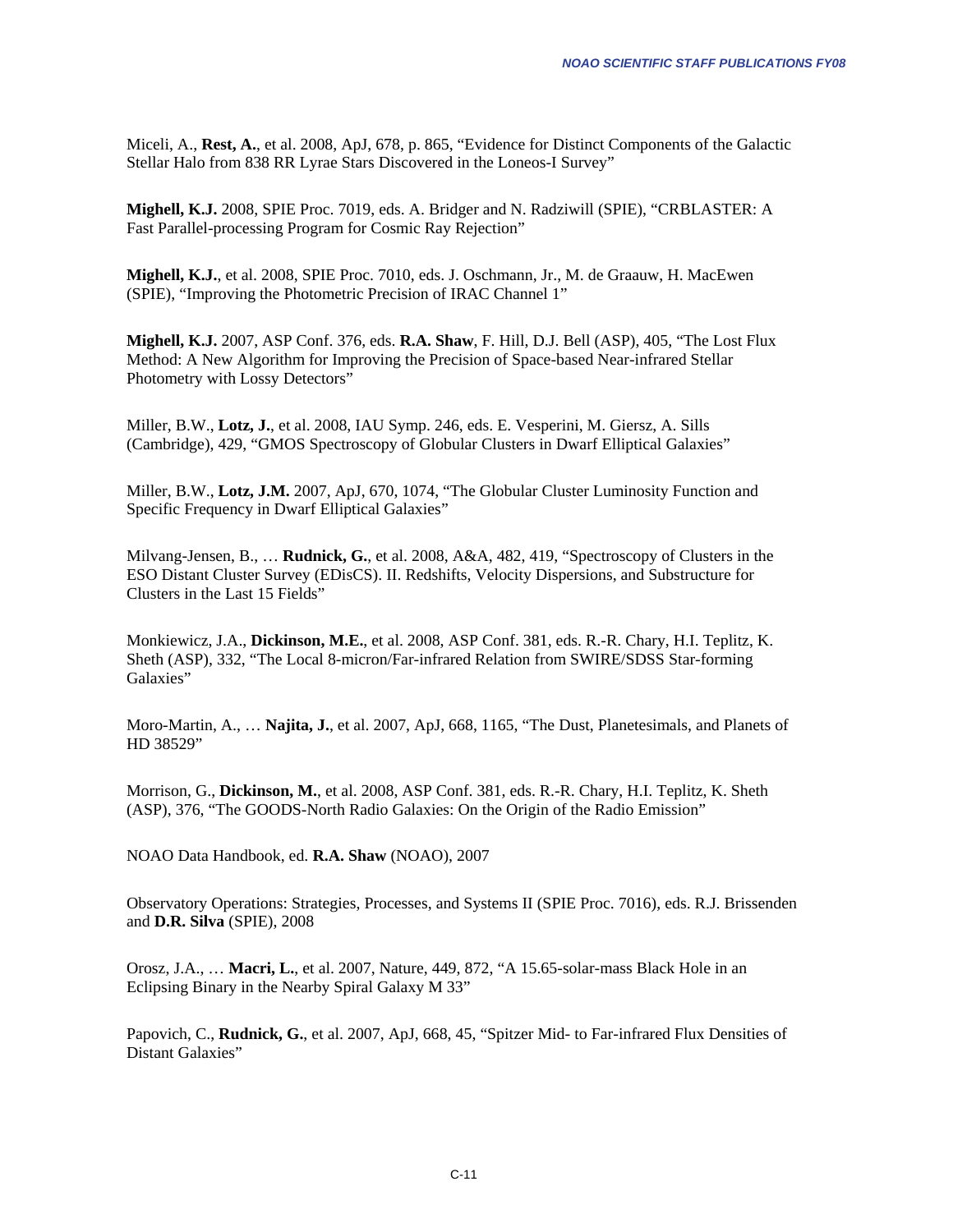Pereira, C.B., … **Smith, V.V.**, **Cunha, K.**, et al. 2008, A&A, 477, p. 535, "High-resolution Spectroscopic Observations of the Peculiar Planetary Nebula Me 1-1"

Perrin, G., … **Ridgway, S.T.**, et al. 2007, A&A, 474, 599, "The Molecular and Dusty Composition of Betelgeuse's Inner Circumstellar Environment"

Peruta, C., **Walker, C.E.**, … **Pompea, S.M.**, et al. 2008, ASP Conf. 389, eds. **C. Garmany**, M.G. Gibbs, J.W. Moody (ASP), 195, "Hands-On Optics in an Informal Setting: Science Camps"

Peter, A.H., … **Reddy, N.A.,** et al. 2007, ApJ, 668, 23, "Morphologies of Galaxies in and around a Protocluster at  $z = 2.300"$ 

Pietrzyński, G., … **Walker, A.**, et al. AJ, 135, p. 1993, "The Araucaria Project: The Distance to the Sculptor Dwarf Spheroidal Galaxy from Infrared Photometry of RR Lyrae Stars"

Poggianti, B.M., … **Rudnick, G.**, et al. 2008, ApJ, 684, 888, "The Relation between Star Formation, Morphology, and Local Density in High-redshift Clusters and Groups"

**Pompea, S.M.,** et al. 2008, ASP Conf. 389, eds. **C. Garmany**, M.G. Gibbs, J.W. Moody (ASP), 429, "Telescope Kits and Optics Challenges for the International Year of Astronomy 2009"

**Pompea, S.M.**, **Walker, C.E.**, et al. 2008, ASP Conf. 389, eds. **C. Garmany**, M.G. Gibbs, J.W. Moody (ASP), 415, "Using the Hands-On Optics 'Terrific Telescopes' Kit in the International Year of Astronomy"

**Pompea, S.M.**, **Walker, C.E.,** et al. 2008, Exemplary Science in Informal Education Settings, eds. R. Yager and J. Falk (NSTA Press), 47, "Knowledge and Wonder: Engagements with Light and Color in the Hands-On Optics Project"

**Pompea, S.M.** 2008, Mercury, 37, 22, "The Galileoscope for the IYA"

Pope, A., … **Dickinson, M.**, et al. 2008, ASP Conf. 381, eds. R.-R. Chary, H.I. Teplitz, K. Sheth (ASP), 249, "Using Spitzer to Probe the Nature of Submillimeter Galaxies in GOODS-N"

**Pope, A.**, … **Dickinson, M.**, et al. 2008, ApJ, 675, 1171, "Mid-infrared Spectral Diagnosis of Submillimeter Galaxies"

Pope, A., … **Dickinson, M.**, et al. 2007, ASP Conf. 380, eds. J. Afonso, et al. (ASP), 387, "Infrared Spectral Energy Distributions of Submillimetre Galaxies"

Poznanski, D., … **Jannuzi, B.T.**, et al. 2007, MNRAS, 382, 1169, "Supernovae in the Subaru Deep Field: An Initial Sample and Type Ia Rate out to Redshift 1.6"

Prescott, M.K., … **Dey, A.**, et al. 2008, ApJ, 678, L77, "The Overdense Environment of a Large Lyα Nebula at  $z \sim 2.7$ "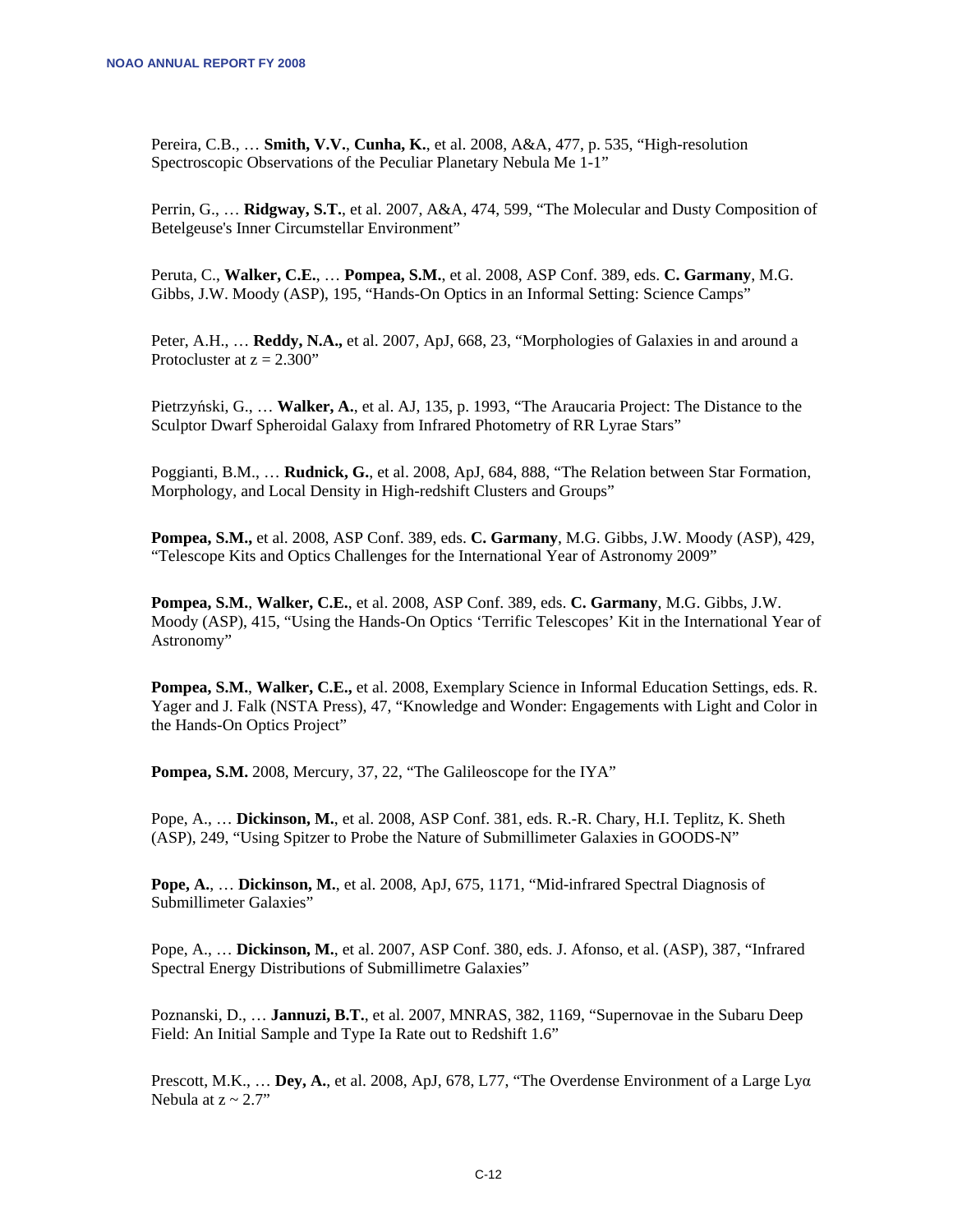**Probst, R.G.**, et al. 2008, SPIE Proc. 7014, eds. I. McLean and M. Casali (SPIE), "First Light with NEWFIRM"

Ravindranath, S., … **Dickinson, M.E.**, et al. 2008, IAU Symp. 245, eds. M. Bureau, E. Athanassoula, B. Barbuy (Cambridge), 407, "Morphological Properties of Massive Galaxies at High-z from GOODS"

Rebull, L.M., … **Chen, C.**, et al. 2008, ApJ, 681, 1484, "Spitzer MIPS Observations of Stars in the β Pictoris Moving Group"

Rebull, L.M., … **Wolff, S.C.**, **Strom, S.E.**, et al. 2008, ASP Conf. 384, ed. G. van Belle (ASP), 327, "Rotation in Young Stars"

**Reddy, N.A.**, … **Dickinson, M.**, et al. 2008, ApJS, 175, 48, "Multiwavelength Constraints on the Cosmic Star Formation History from Spectroscopy: The Rest-frame Ultraviolet, Hα, and Infrared Luminosity Functions at Redshifts  $1.9 < z < 3.4$ "

Reichard, T.A., … **Rudnick, G.**, et al. 2008, ApJ, 677, 186, "The Lopsidedness of Present-day Galaxies: Results from the Sloan Digital Sky Survey"

**Rest, A.**, **Matheson, T.**, … **Smith, R.C.**, **Olsen, K.**, … Damke, G., et al. 2008, ApJ, 680, 1137, "Spectral Identification of an Ancient Supernova Using Light Echoes in the Large Magellanic Cloud"

**Rest, A.**, … **Olsen, K.**, **Smith, R.C.**, … Damke, G., … **Matheson, T.**, et al. 2008, ApJ, 681, L81, "Scattered-light Echoes from the Historical Galactic Supernovae Cassiopeia A and Tycho (SN 1572)"

**Ridgway, S.T.**, et al. 2008, SPIE Proc. 7013, eds. M. Schöller, W. Danchi, F. Delplancke (SPIE), "Adaptive Optics for the CHARA Array"

Rix, S.A., … **Reddy, N.A.**, et al. 2007, ApJ, 670, 15, "The Sightline to Q2343-BX415: Clues to Galaxy Formation in a Quasar Environment"

Robotham, A., Phillips, S., **De Propris, R.** 2008, ApJ, 672, p. 834, "The Shapes of Galaxy Groups: Footballs or Frisbees?"

Ross, N.P., … **De Propris, R.**, et al. 2007, MNRAS, 381, p. 573, "The 2dF-SDSS LRG and QSO Survey: the LRG 2-point Correlation Function and Redshift-space Distortions"

Sadler, E.M., … **De Propris, R.**, et al. 2007, MNRAS, 381, p. 211, "Radio Galaxies in the 2SLAQ Luminous Red Galaxy Survey – I. The Evolution of Low-power Radio Galaxies to  $z \sim 0.7$ "

**Salim, S.**, et al. 2007, ApJS, 173, 267, "UV Star Formation Rates in the Local Universe"

**Schwarz, H.E.**, …, Peterson, R. 2008, ApJ, 675, 380, "Orientation Effects in Bipolar Planetary Nebulae"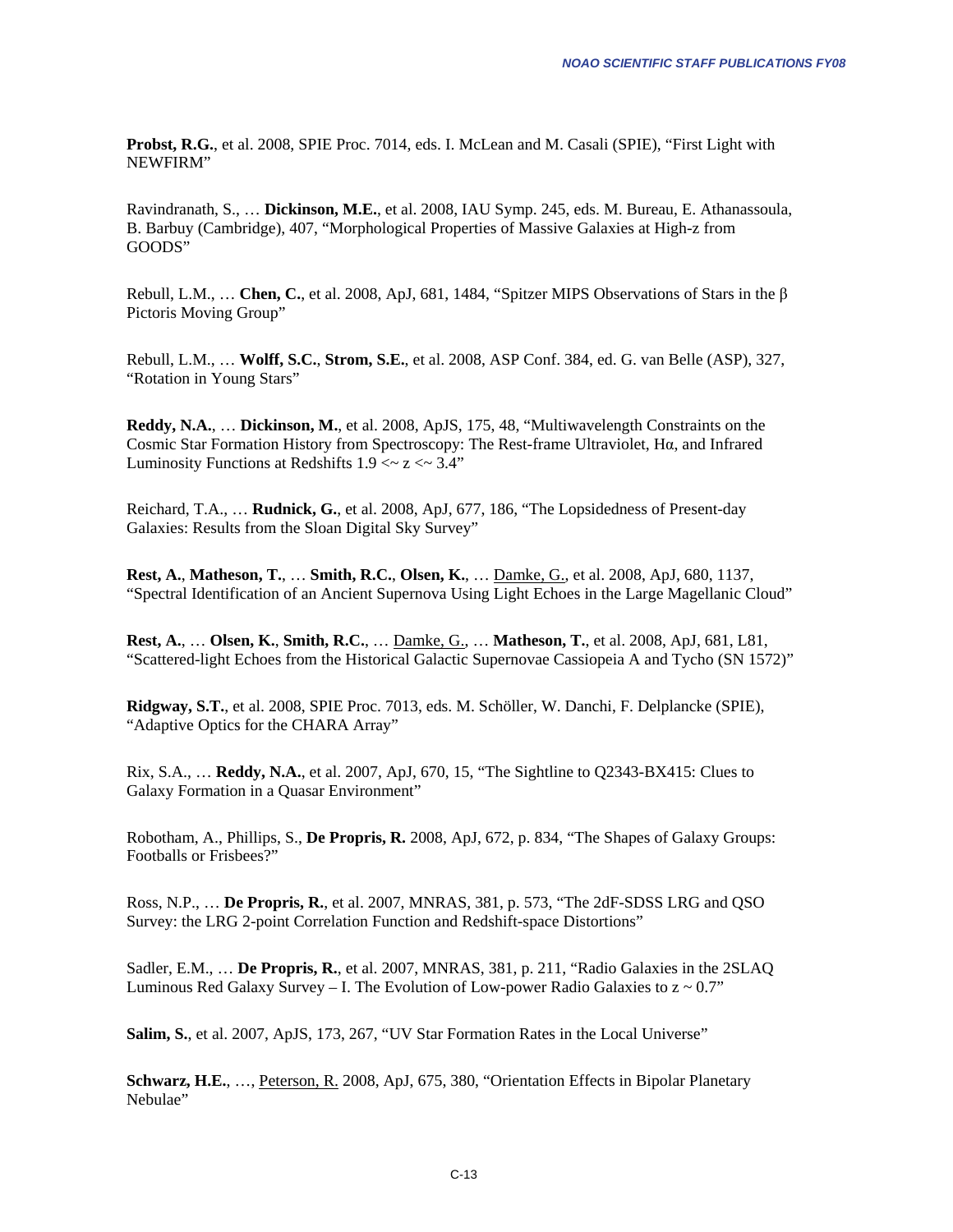Schiminovich, D., … **Salim, S.**, et al. 2007, ApJS, 173, 315, "The UV-Optical Color Magnitude Diagram. II. Physical Properties and Morphological Evolution on and off of a Star-forming Sequence"

Scott, D., … **Valdes, F.G.**, et al. 2007, ASP Conf. 376, eds. **R.A. Shaw**, F. Hill, D.J. Bell (ASP), 265, "The NOAO High-performance Pipeline System: Architecture Overview"

Seaman, R., … **Dickinson, M.**, **Valdes, F.**, et al. 2007, ASP Conf. 376, eds. **R.A. Shaw**, F. Hill, D.J. Bell (ASP), 483, "Astronomical Tiled Image Compression: How and Why"

Sebag, J., … **Claver, C.F.**, et al. 2008, SPIE Proc. 7012, eds. L.M. Stepp and R. Gilmozzi (SPIE), "LSST IR Camera for Cloud Monitoring and Observation Planning"

Sebag, J., … **Saha, A.**, **Claver, C.**, et al. 2007, RevMexAA (Serie de Conferencias), 31, 30, "LSST Cloud Cover Measurement for Observation Scheduling"

Serjeant, S., … **Pope, A.**, et al. 2008, MNRAS, 386, 1907, "The SCUBA Half Degree Extragalactic Survey (SHADES) - IX. The Environment, Mass and Redshift Dependence of Star Formation"

Seymour, N., … **Dey, A.**, **Dickinson, M.**, et al. 2008, ASP Conf. 381, eds. R.-R. Chary, H.I. Teplitz, K. Sheth (ASP), 398, "Spitzer Observations of High Redshift Radio Galaxies"

**Shaw R.A.**, **Rest, A.**, Damke, G., **Smith, R.C.**, et al. 2007, ApJ, 669, L25, "The Unusual Variability of the Large Magellanic Cloud Planetary Nebula RPJ 053059-683542"

**Sherry, W.H.**, et al. 2008, AJ, 135, 1616, "Main-sequence Fitting Distance to the  $\sigma$  Ori Cluster"

Siana, B., … **Dickinson, M.**, et al. 2007, ApJ, 668, 62, "New Constraints on the Lyman Continuum Escape Fraction at z~1.3"

**Silva, D.R.**, et al. 2008, SPIE Proc. 7019, eds. A. Bridger and N. Radziwill (SPIE), "Thirty Meter Telescope: Observatory Software Requirements, Architecture, and Preliminary Implementation Strategies"

**Silva, D.R.** 2008, SPIE Proc. 7016, eds. R.J. Brissenden and **D.R. Silva** (SPIE), "Thirty Meter Telescope: Current Operations Concepts and Plans"

**Silva, D.R.**, et al. 2008, ApJ, 674, 194, "A New Approach to the Study of Stellar Populations in Earlytype Galaxies: K-band Spectral Indices and an Application to the Fornax Cluster"

Silverman, J.D., … **Jannuzi, B.T.**, **Smith, M.G.**, et al. 2008, ApJ, 679, 118, "The Luminosity Function of X-Ray-selected Active Galactic Nuclei: Evolution of Supermassive Black Holes at High Redshift"

Sing, D.K., … **Howell, S.B.**, et al. 2007, A&A, 474, 951, "Discovery of a Bright Eclipsing Cataclysmic Variable"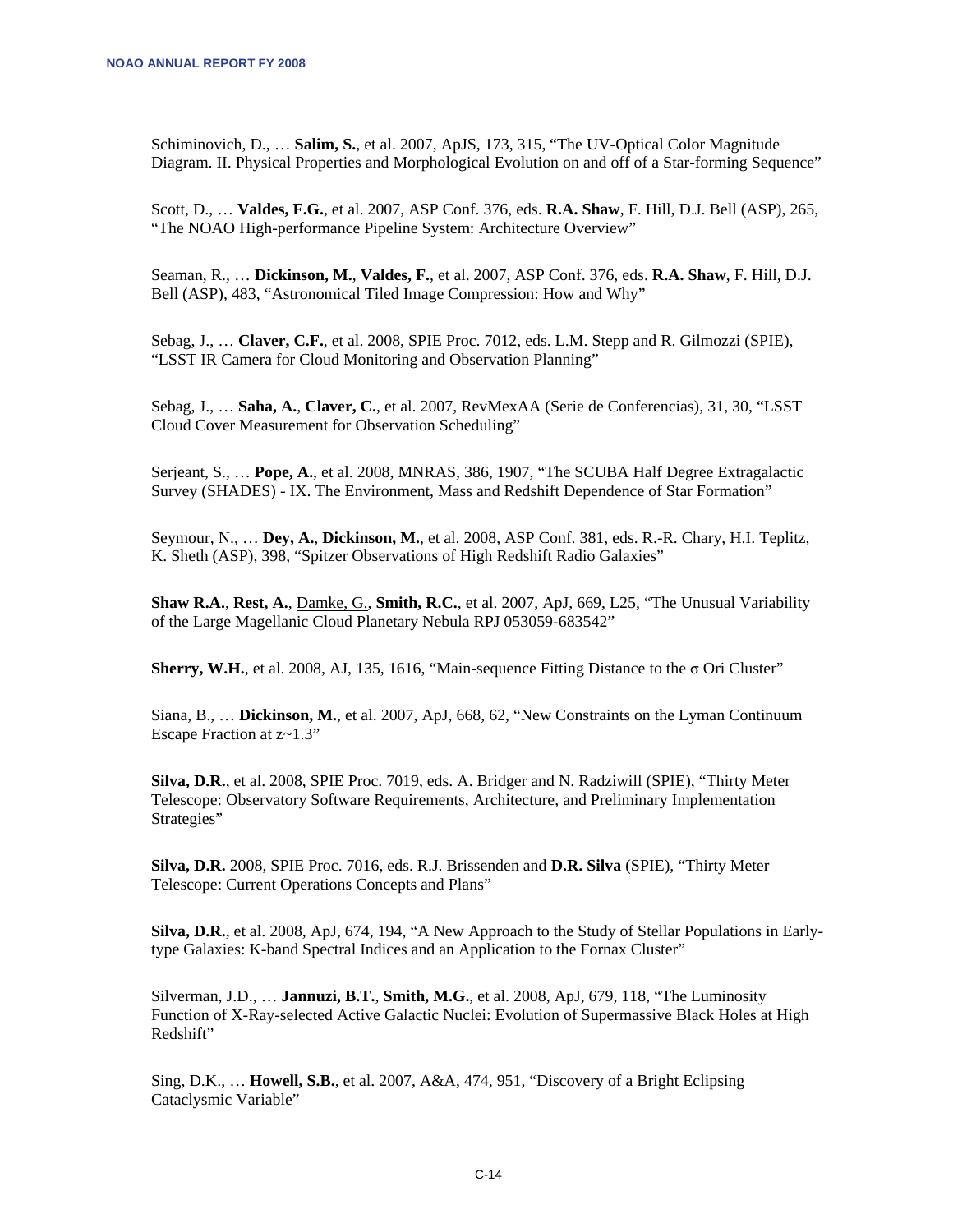**Smith, R.C.**, **Boroson, T.**, et al. 2007, ASP Conf. 376, eds. **R.A. Shaw**, F. Hill, D.J. Bell (ASP), 707, "The NOAO Data Products Program: Developing an End-to-end Data Management System in Support of the Virtual Observatory"

**Smith, R.C.**, **Dickinson, M.**, … **Valdes, F.**, et al. 2007, ASP Conf. 376, eds. **R.A. Shaw**, F. Hill, D.J. Bell (ASP), 615, "The NOAO End-to-end Data Management System: An Overview"

Söchting, I.K., … **Smith, M.G.**, et al. 2008, MNRAS, 386, L57, "Triplets of Quasars as Lighthouses of Rich Galaxy Clusters"

Sparks, R.T., **Pompea, S.M.**, **Walker, C.E.** 2008, ASP Conf. 389, eds. **C. Garmany**, M.G. Gibbs, J.W. Moody (ASP), 103, "Adaptive Optics Educational Outreach and the Giant Segmented Mirror Telescope"

**Stanghellini, L.**, … **Shaw, R.A.**, et al. 2007, ApJ, 671, 1669, "Spitzer Infrared Spectrograph Observations of Magellanic Cloud Planetary Nebulae: The Nature of Dust in Low-metallicity Circumstellar Ejecta"

**Stanghellini, L.** 2007, ASP Conf. 378, eds. F. Kerschbaum, C. Charbonnel, R. Wing (ASP), 456, "Planetary Nebulae as Probes of the Chemical Impact of AGB Stars"

Steinfadt, J.D., … **Howell, S.B.**, et al. 2008, ApJ, 677, L113, "Discovery of the Partially Eclipsing White Dwarf Binary SDSS J143547.87+373338.5"

**Strom, S.**, et al. 2007, The Science Opportunities of the Warm Spitzer Mission Workshop, eds. L. Storrie-Lombardi and N. Silbermann (AIP), 137, "Star Formation: Answering Fundamental Questions During the Spitzer Warm Mission Phase"

Stubbs, C.W., … **Smith, R.C.**, et al. 2007, PASP, 119, p. 1163, "Toward More Precise Survey Photometry for PanSTARRS and LSST: Measuring Directly the Optical Transmission Spectrum of the Atmosphere"

Su, K.Y.L., … **Chen, C.H.**, et al. 2008, ApJ, 679, L125, "The Exceptionally Large Debris Disk around γ Ophiuchi"

Swaters, R.A., **Valdes, F.G.** 2007, ASP Conf. 376, eds. **R.A. Shaw,** F. Hill, D.J. Bell (ASP), 269, "The NOAO High-performance Pipeline System: The Mosaic Camera Pipeline"

Szewczyk, O., … **Walker, A.**, et al. 2008, AJ, 136, p. 272, "The Araucaria Project. The Distance of the Large Magellanic Cloud from Near-Infrared Photometry of RR Lyrae Variables"

Szkody, P., … **Howell, S.B.**, et al. 2008, ApJ, 683, 967, "GALEX, Optical, and Infrared Light Curves of MQ Dra: UV Excesses at Low Accretion Rates"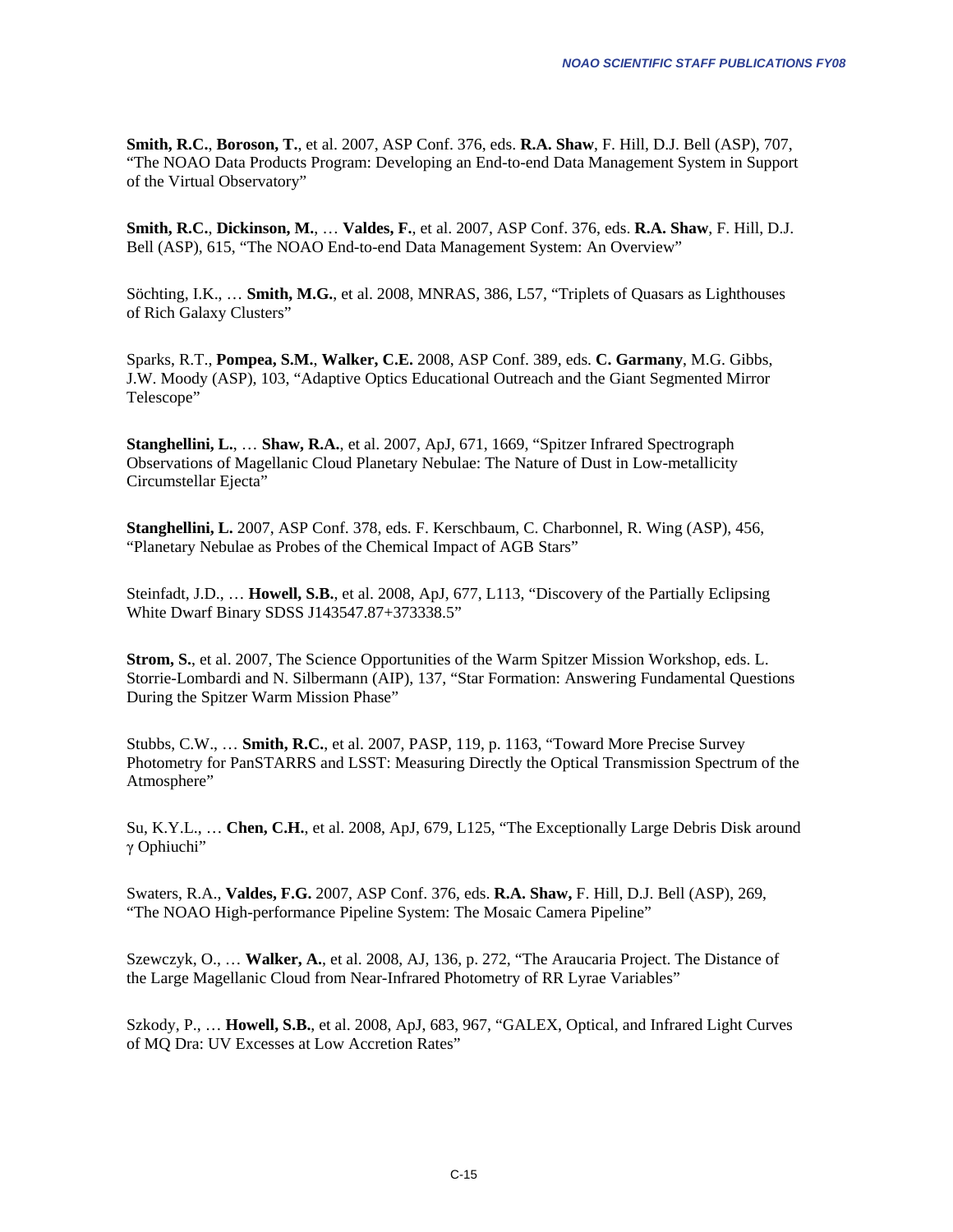Toft, S., … **Rudnick, G.**, et al. 2007, ApJ, 671, 285, "Hubble Space Telescope and Spitzer Imaging of Red and Blue Galaxies at z ~ 2.5: A Correlation between Size and Star Formation Activity from Compact Quiescent Galaxies to Extended Star-forming Galaxies"

**Tokovinin, A.** 2007, RevMexAA, 31, p. 61, "Turbulence Profiles from the Scintillation of Stars, Planets, and Moon"

**Tokovinin, A.**, et al. 2007, MNRAS, 381, p. 1179, "Accurate Seeing Measurements with MASS and DIMM"

**Tokovinin, A.**, et al. 2008, A&A, 477, p. 671, "FADE, an Instrument to Measure the Atmospheric Coherence Time"

**Tokovinin, A.**, et al. 2008, PASP, 120, p. 170, "First Speckle Interferometry at SOAR Telescope with Electron-Multiplication CCD"

**Tokovinin, A.** 2008, MNRAS, 389, p. 925, "Comparative Statistics and Origin of Triple and Quadruple Stars"

**Valdes, F.G.**, et al. 2007, ASP Conf. 376, eds. **R.A. Shaw,** F. Hill, D.J. Bell (ASP), 273, "The NOAO High-performance Pipeline System: The Mosaic Camera Pipeline Algorithms"

Valenti, S., … **Matheson, T.**, et al. 2008, MNRAS, 383, 1485, "The Broad-lined Type Ic Supernova 2003jd"

van Dokkum, P.G., … **Rudnick, G.**, et al. 2008, ApJ, 677, L5, "Confirmation of the Remarkable Compactness of Massive Quiescent Galaxies at z ~ 2.3: Early-type Galaxies Did Not Form in a Simple Monolithic Collapse"

van Starkenburg, L., … **Rudnick, G.**, et al. 2008, A&A, 488, 99, "Dynamical Properties of a Large Young Disk Galaxy at  $z = 2.03$ "

Vanzella, E., … **Dickinson, M.**, et al. 2008, A&A, 478, 83, "The Great Observatories Origins Deep Survey. VLT/FORS2 Spectroscopy in the GOODS-South Field: Part III"

Vanzella, E., … **Dicksinon, M.**, et al. 2007, ASP Conf. 380, eds. J. Afonso, et al. (ASP), 45, "Lyman Break Galaxies in the VLT/FORS2 Spectroscopic Campaign in the GOODS-S Field"

Voevodkin, A., **Miller, C.J.**, et al. 2008, ApJ, 684, p. 204, "X-Ray Observations of Optically Selected Gian Elliptical-Dominated Galaxy Groups"

Wake, D.A., … **De Propris, R.**, et al. 2008, MNRAS, 387, p. 1045, "The 2dF-SDSS LRG and QSO Survey: Evolution of the Clustering of Luminous Red Galaxies Since  $z = 0.6$ "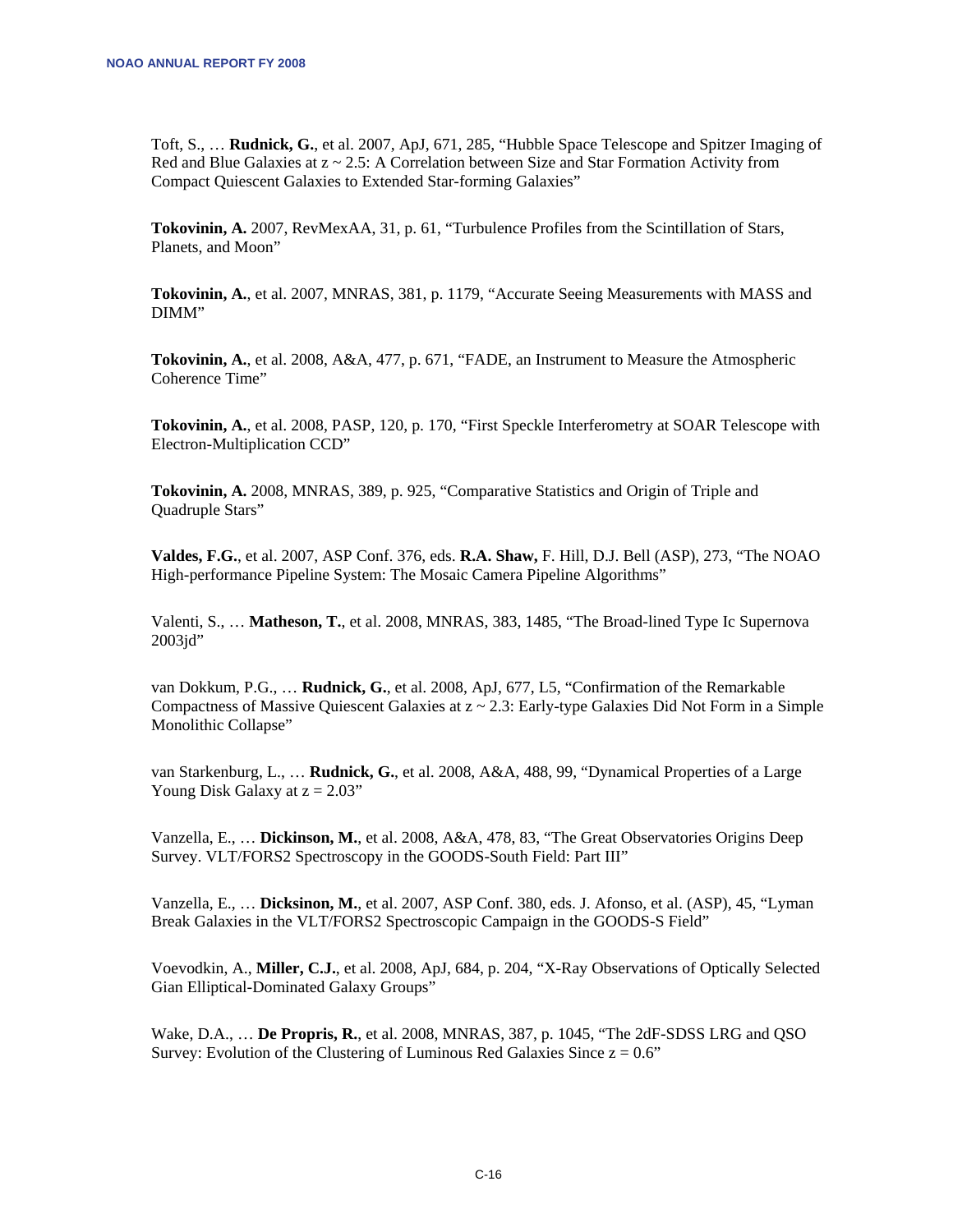**Walker, C.E.**, … **Pompea, S.M.,** et al. 2008, Communicating Astronomy with the Public 2007, eds. L. Christensen, M. Zoulias, I. Robson (Eugenides Foundation), "GLOBE at Night: An Update and Look Ahead to IYA 2009"

**Walker, C.E.**, **Pompea, S.M.**, et al. 2008, ASP Conf. 389, eds. **C. Garmany**, M.G. Gibbs, J.W. Moody (ASP), 423, "GLOBE at Night 2.0: On the Road Toward IYA 2009"

**Walker, C.E.**, **Pompea, S.M.**, et al. 2008, ASP Conf. 389, eds. **C. Garmany**, M.G. Gibbs, J.W. Moody (ASP), 395, "Dark Skies As a Universal Resource, Citizen-Scientists, and the International Year of Astronomy"

**Walker, C.E.** 2008, Mercury, 37, 30, "Dark Skies Are a Universal Resource"

**Walker, C.E.** 2008, Universe in the Classroom, 74, "A Silent Cry for Dark Skies"

White, V., **Croft, S.K.**, et al. 2008, ASP Conf. 389, eds. **C. Garmany**, M.G. Gibbs, J.W. Moody (ASP), 231, "No Ph.D. Required: Remote Telescopes Reaching a Wider Audience"

Whitney, B.A., … **Blum, R.D.**, … **Mould, J.R.**, … **Olsen, K.A.**, et al. 2008, AJ, 136, 18, "Spitzer Sage Survey of the Large Magellanic Cloud. III. Star Formation and ~1000 New Candidate Young Stellar Objects"

Wiklind, T., **Dickinson, M.**, et al. 2008, ApJ, 676, 781, "A Population of Massive and Evolved Galaxies at z>~5"

Wiklind, T., **Dickinson, M.**, et al. 2007, ASP Conf. 380, eds. J. Afonso, et al. (ASP), 327, "Massive and Evolved Galaxies at z≥5"

**Wolff, S.C.**, **Strom, S.E.**, … **Olsen, K.**, et al. 2008, AJ, 136, 1049, "Rotational Velocities for Earlytype Stars in the Young Large Magellanic Cloud Cluster R136: Further Study of the Relationship Between Rotation Speed and Density in Star-forming Regions"

**Wolff, S.C.**, **Strom, S.E.** 2008, ASP Conf. 387, eds. H. Beuther, H. Linz, T. Henning (ASP), 86, "Angular Momentum and the Formation of Massive Stars"

Wood, P.R., … **Hinkle, K.H.**, et al. 2008, IXth Torino Workshop on Evolution and Nucleosynthesis in AGB Stars and the IInd Perugia Workshop on Nuclear Astrophysics, eds. R. Guandalini, S. Palmerini, M. Busso (AIP), 163, "Nitrogen Production in Intermediate-mass Stars by Hot-bottom Burning"

Wuyts, S., … **Rudnick, G.**, et al. 2008, ApJ, 682, 985, "FIREWORKS U38-to-24 μm Photometry of the GOODS Chandra Deep Field-South: Multiwavelength Catalog and Total Infrared Properties of Distant K<sub>s</sub>-selected Galaxies"

Yan, H., **Dickinson, M.**, et al. 2008, ASP Conf. 381, eds. R.-R. Chary, H.I. Teplitz, K. Sheth (ASP), 317, "GOODS Spitzer/IRAC Observations of High-z Galaxies"